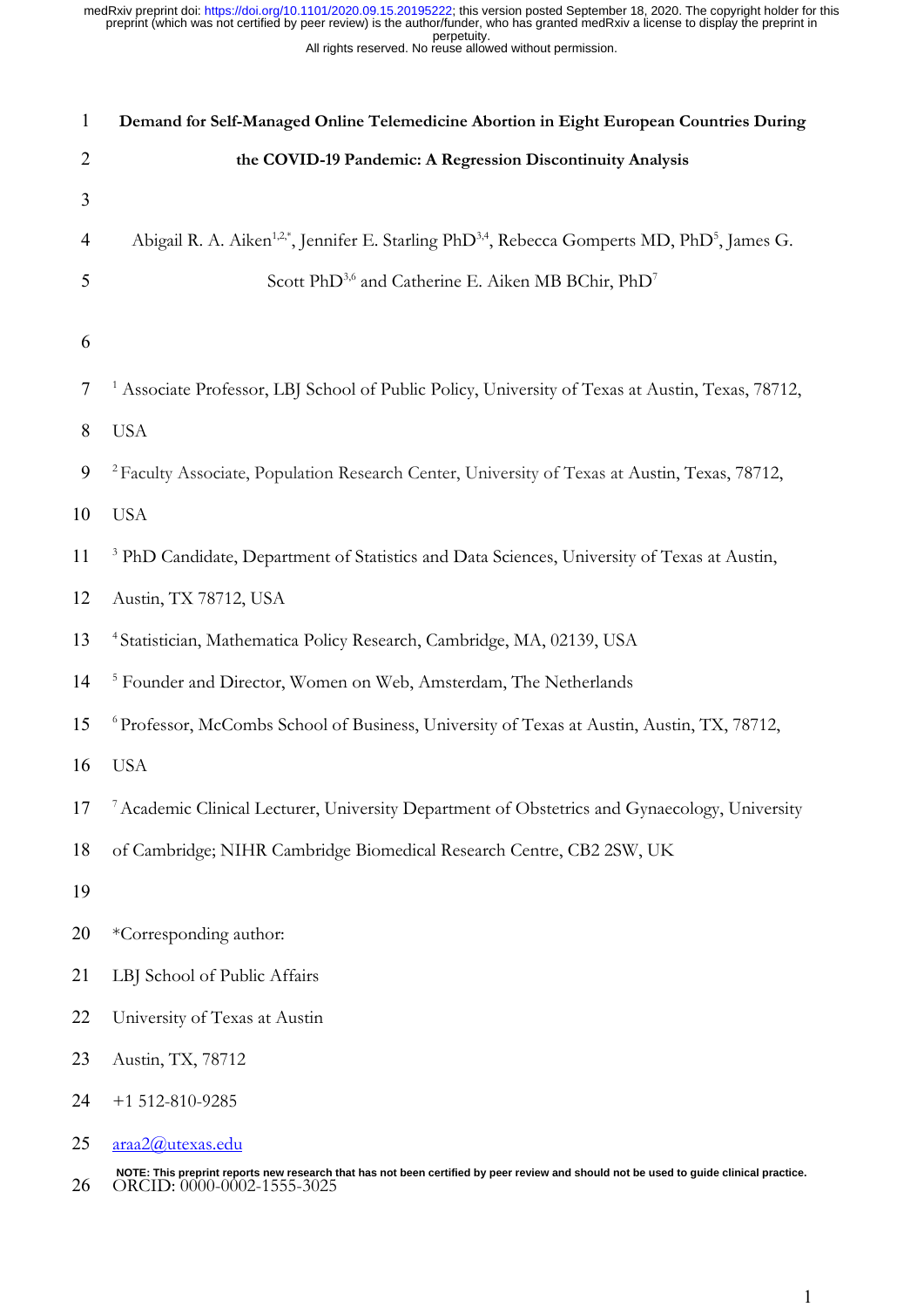All rights reserved. No reuse allowed without permission.

27

#### **What this paper adds**

#### **What is already know on this subject**

- The COVID-19 pandemic has presented challenges to patients seeking medication abortion, including lockdown travel restrictions and infection risk during in-person clinic visits.
- Yet in most European countries, medication abortion must still be provided through in-person models of care. The sole exception is Great Britain, where a fully remote medication abortion service was introduced in response to the pandemic.
- Anecdotal reports suggest that patients are struggling to access in-person abortion services and may turn to self-managed abortion as a result. However, to date there has been no systematic assessment of this possibility.

#### **What this study adds**

- Our study provides the best evidence to date that demand for self-managed medication abortion provided using online telemedicine increased following the emergence of the COVID-19 pandemic.
- The largest increases were observed in countries where medication abortion is provided mainly in hospitals and where travel restrictions were most stringent. By contrast, in the one country that implemented fully remote services, demand for selfmanaged abortion declined almost to zero.
- Our findings demonstrate the urgent need for policymakers to expand access to telemedicine models of medication abortion within the formal healthcare setting.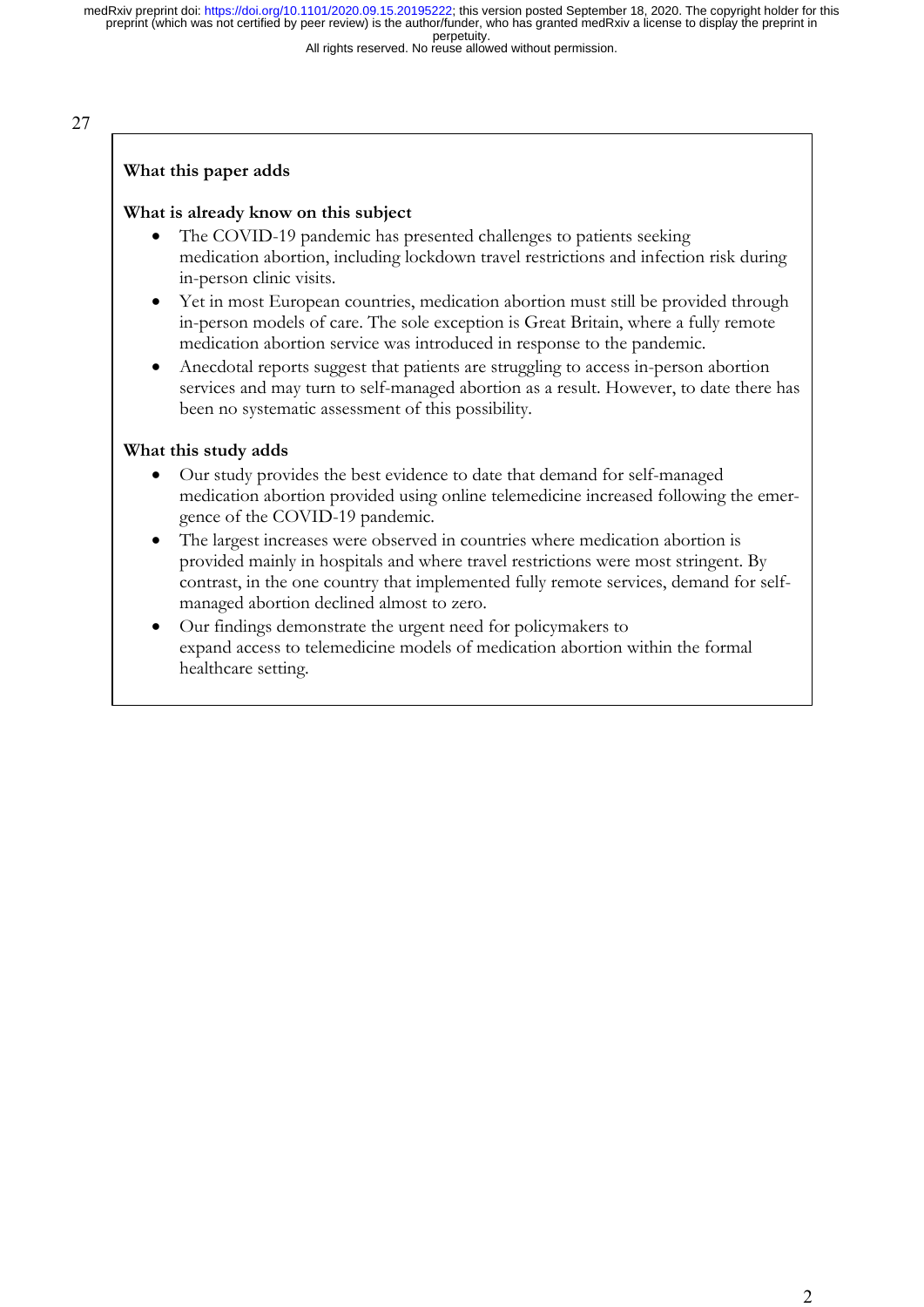All rights reserved. No reuse allowed without permission.

# **Abstract (295)**

- 
- **Objectives:** In most European countries, patients seeking medication abortion during the
- COVID-19 pandemic are still expected to attend healthcare settings in person despite lockdown
- measures and infection risk. We assessed whether demand for self-managed medication abortion
- provided by a fully remote online telemedicine service increased following the emergence of
- COVID-19.
- **Design:** We used regression discontinuity to compare the number of requests to online
- telemedicine service Women on Web in eight European countries before and after they
- implemented lockdown measures to slow COVID-19 transmission. We examined the number
- deaths due to COVID-19, the degree of government-provided economic support, the severity of
- lockdown travel restrictions, and the medication abortion service provision model in countries
- with and without significant changes in requests.
- **Setting:** Eight European countries served by Women on Web.
- **Participants:** 3,915 people who made requests for self-managed abortion to Women on Web
- 43 between January  $1<sup>st</sup>$ , 2019 and June  $1<sup>st</sup>$ , 2020.
- **Main Outcome Measures:** Percent change in requests to Women on Web before and after the emergence of COVID-19 and associated lockdown measures.
- **Results:** Five countries showed significant increases in requests, ranging from 28% in Northern
- 47 Ireland (p=0.001) to 139% in Portugal (p<0.001). Two countries showed no significant change
- 48 in requests, and one country, Great Britain, showed an 88% decrease in requests (p<0.001).
- Countries with significant increases in requests were either countries where abortion services are
- mainly provided in hospitals or where no abortion services are available and international travel
- was prohibited during lockdown. By contrast, Great Britain authorized teleconsultation for
- medication abortion and provision of medications by mail during the pandemic.
- **Conclusion:** These marked changes in requests for self-managed medication abortion during
- COVID-19 demonstrate demand for fully remote models of abortion care and an urgent need
- for policymakers to expand access to medication abortion by telemedicine.
-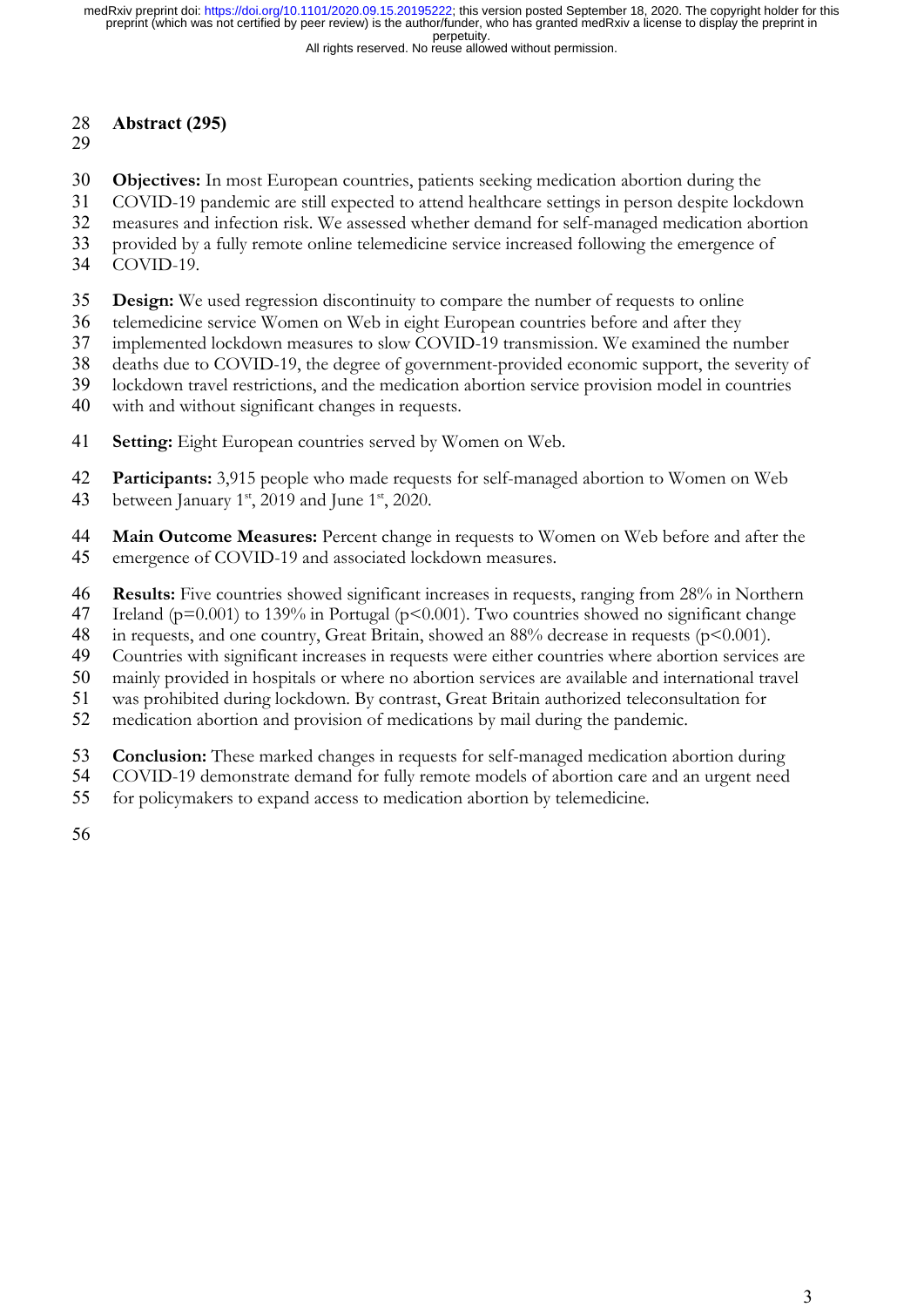## **Introduction**

 The first wave of the COVID-19 pandemic posed challenges for the provision of abortion care in Europe. Reallocation of resources, redeployment of staff, and social distancing requirements 61 all introduced new barriers to in-person clinic visits.<sup>1,2</sup>

 Countries differed in their policy responses to these new challenges. Great Britain expanded remote access to medication abortion, allowing teleconsultation with providers, and mifepristone and misoprostol to be provided by mail.<sup>3-5</sup> France extended the ability to take abortion medications at home following an in-person visit with a healthcare professional from 7 weeks to 67 9 weeks of gestation. <sup>6</sup> Germany allowed mandatory pre-abortion counselling to take place by 68 phone or video teleconsult instead of in person.<sup>7</sup> Most other countries, however, made few changes to medication abortion service models and continued to require fully in-person provision, despite calls from human rights groups to prioritize patient safety and expand remote  $access.^{7,8}$ 

 At the same time, the economic downtown and rising unemployment across Europe in the wake of the pandemic may increase demand for abortion care at a time when it is most difficult to access in the clinic setting. This situation raises the possibility of an increase in abortions taking place outside the formal healthcare setting. Marie Stopes International estimates that an additional 2.7 million unsafe abortions will take place globally as a result of health service 78 disruptions caused by the pandemic.<sup>9</sup>

However, not all abortions that take place outside the formal healthcare settings are unsafe.

Medication abortion provided through online telemedicine services has been shown to be a safe

82 and effective option.<sup>10,11</sup> Using data from one such service, we assessed whether demand for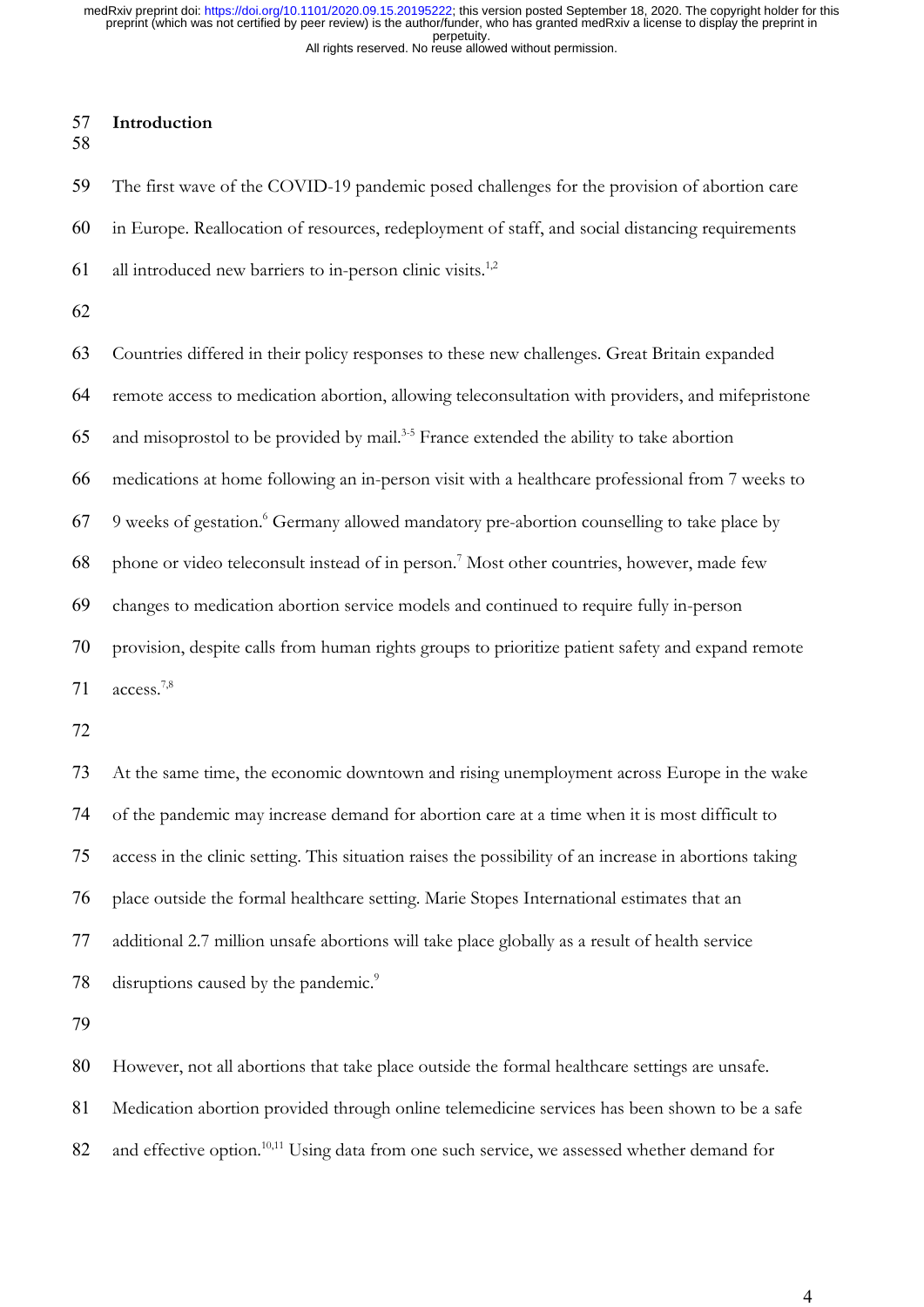online telemedicine abortion changed in eight European countries after stay-at-home restrictions to slow the spread of COVID-19 were introduced.

- 
- **Methods**
- 

 We obtained fully de-identified data from Women on Web (WoW), a non-profit organisation 89 that provides telemedicine medication abortion services up to 10 weeks of gestation.<sup>12</sup> The service is accessed via an online form, which directly populates the database from which our data were obtained. Submitted forms are screened by a doctor, and if clinical eligibility criteria are met, mifepristone and misoprostol are sent by mail. In some countries, referrals are also made to local in-clinic services. A donation of 70-90 Euros is requested to support the service, but may be waived or reduced in cases of financial hardship. Information and support are provided via email in a variety of languages by a trained helpdesk team. People accessing the service consent to the fully anonymized use of their data for research purposes at the time of submitting the online consultation form.

 Our analytic sample includes eight countries: Germany, Hungary, Italy, Malta, The Netherlands, Northern Ireland, Portugal, and Great Britain. WoW does not accept consultations from all countries in Europe, because abortion is legal and normally relatively accessible in most places. Among those countries that WoW does serve, some have only a few consultations requests over the course of a year. We excluded countries that had too few requests to reliable detect differences in request numbers between the 'before' and 'after' periods (i.e. fewer than 10 expected requests in the 'after' period). We also excluded Spain, because the Spanish Government censored the WoW website during the study period and so no requests could be 107 made,<sup>13</sup> and Poland because the number of requests made to WoW has been unstable since the beginning of 2020.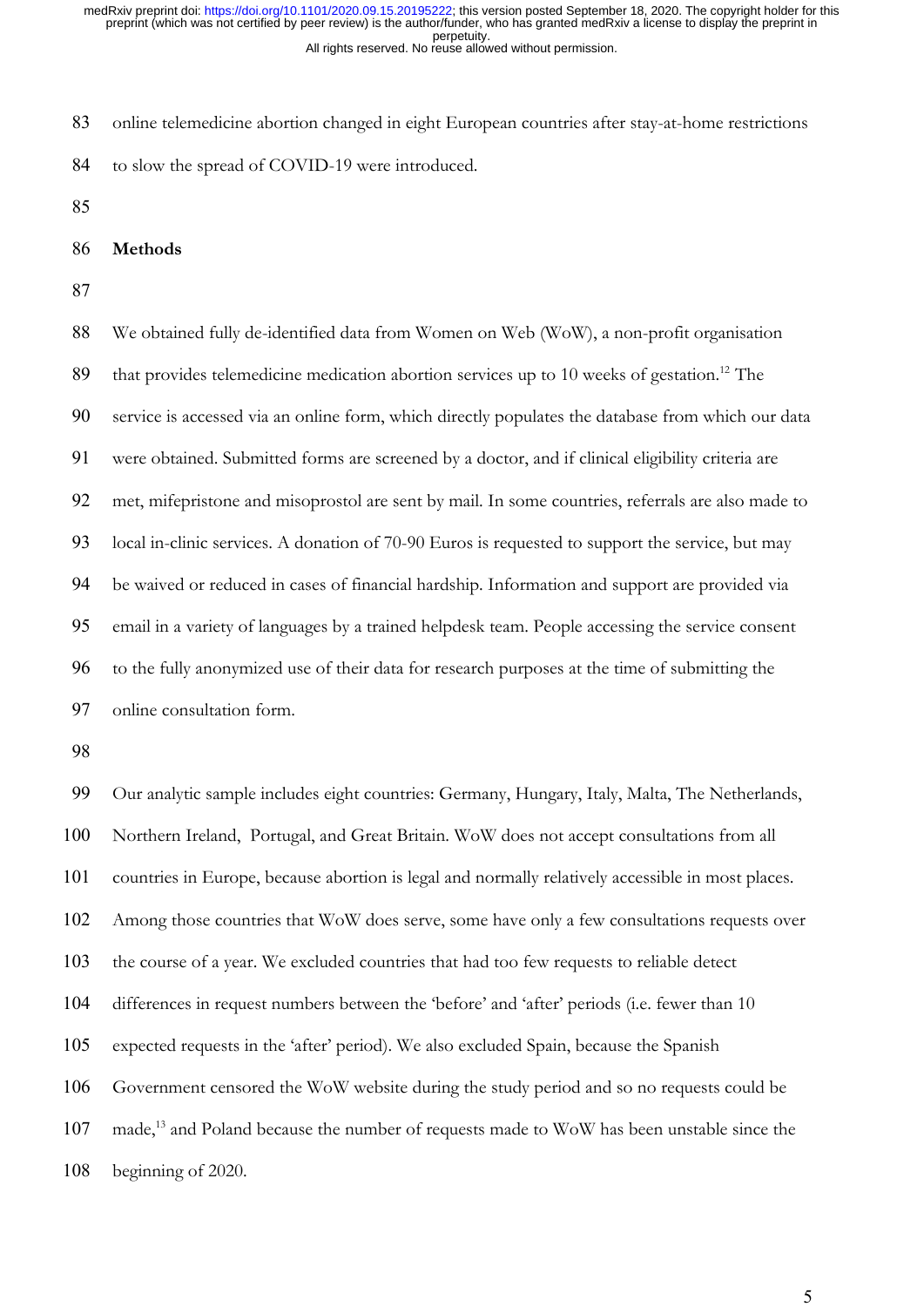We obtained the daily number of requests made to WoW from the eight countries in our sample 111 between  $1^{st}$  January 2019 and  $1^{st}$  June 2020 (the last day that lockdown measures were lifted in a 112 country included in the analysis). We excluded duplicate requests, which were identified as  $>1$  request with the same information and location made within 12 hours. The number of requests 114 from each country was analysed using a regression-discontinuity design.<sup>14</sup> We designated a 115 before' period, which began on  $1<sup>st</sup>$  January 2019 and ended on the date that each individual country's government issued their first 'stay-at-home' directive. The one exception was 117 Germany, where the 'before' period begins on 1<sup>st</sup> January 2020, due to the fact that WoW did not accept consultations from Germany in until late 2019. The 'after' period began the first day after the 'stay-at-home' directive was issued for each country, and ended on the first day that the directives were eased in each country. 'Stay-at-home' directives were chosen as the threshold date defining the "pre" and "post" periods, because the majority of European countries issued such a directive, which posed definitive limitations on population movement and activities. Of the countries included in our analytic sample, only Malta did not issue a population-wide directive, and we instead used the date that the Maltese government issued a directive to close public 125 places as the discontinuity point.<sup>15</sup>

127 We fit a generalised linear model (GLM) for each country's daily requests between 1<sup>st</sup> January 128 2019 (1<sup>st</sup> January 2020, for Germany) and the date of easing 'stay-at-home' restrictions. The model incorporated a dummy variable for the 'before' v. 'after' period, representing a possible discontinuity at the day of the 'stay-at-home' directive. The significance of the discontinuity for each country was assessed using a likelihood ratio test to compare with a null model that did not include a dummy variable for the 'before' v. 'after' period. The null model was also used to generate Monte Carlo simulations for each country, which create a probability distribution of the expected requests in the 'after' period with no discontinuity. The observed requests line would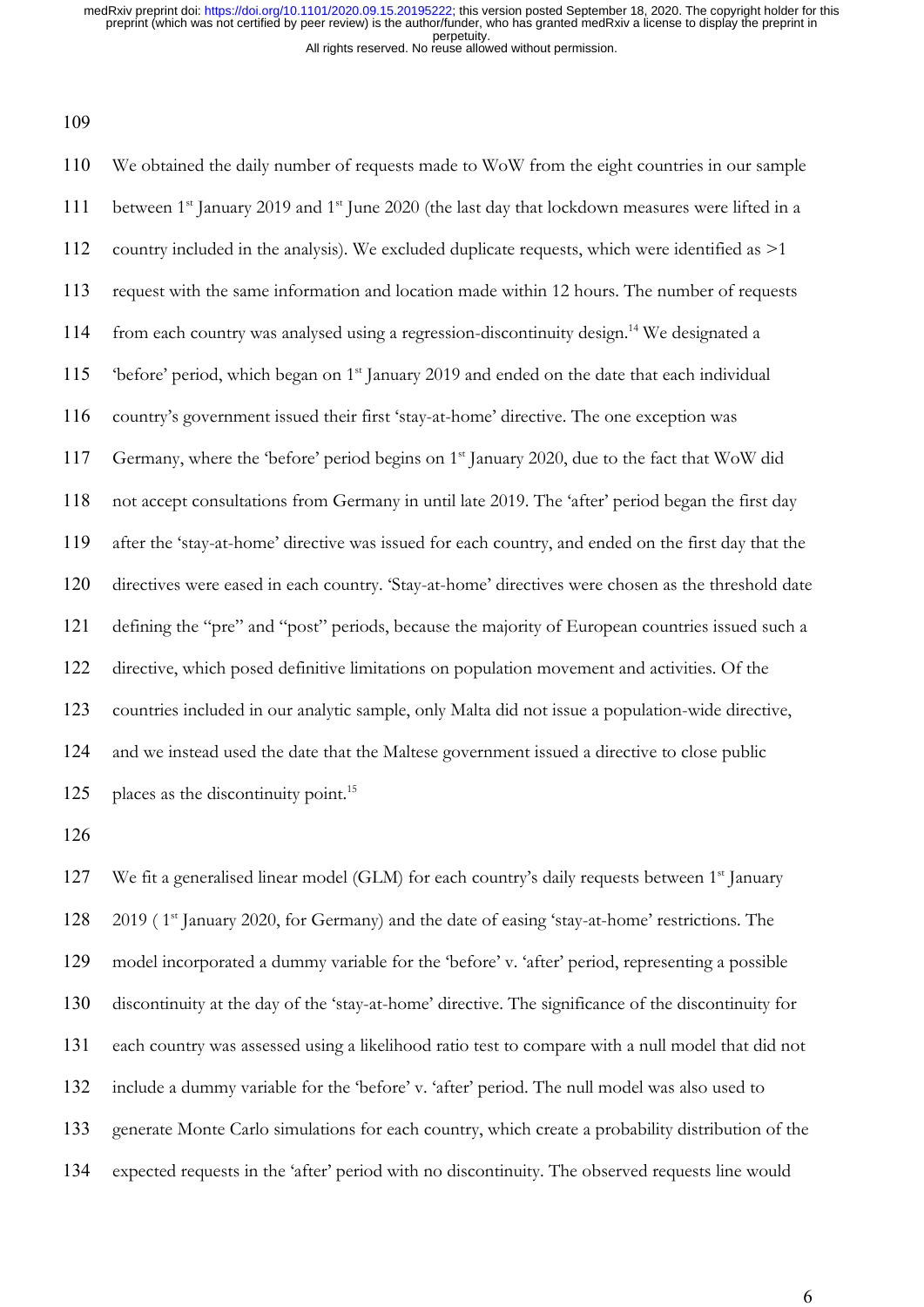be highly likely to lie within this probability distribution if there was no difference in requests between the 'before' and 'after' periods. We also calculated the percentage difference between observed and expected requests in the 'after' period. For Northern Ireland, both the null and 138 discontinuity models also included a dummy variable indicating the period after  $10<sup>th</sup>$  April 2020, 139 because abortion services became available for the first time in Northern Ireland on this date.<sup>16</sup> We also compiled information for each country included in the analysis on several metrics we hypothesised could be related to demand for online abortion: stringency of 'stay-at-home' requirements; deaths due to COVID-19; economic assistance provided by governments in 144 response to the pandemic;<sup>17</sup> and abortion service provision before and during the pandemic.<sup>7,18-20</sup> We examined each of these metrics across each country included in the analysis to assess their relationship to changes in requests to WoW. 148 Data analyses were conducted using the R statistical package version  $3.6.2<sup>21</sup>$  Findings were considered statistically significant at an alpha level of 0.05. The study was reviewed by the University of Texas at Austin Institutional Review Board and considered exempt on the basis that the study is an analysis of pre-collected, fully de-identified data. Patient involvement Patients were not involved in the design or conduct of the study. However, the follow-up that WoW provides is designed to address the priorities and experiences of people who access the service. Thus, although this study is an analysis of secondary, de-identified data, with no direct

participant involvement, the research questions were informed by the needs of people who rely

on WoW to access abortion.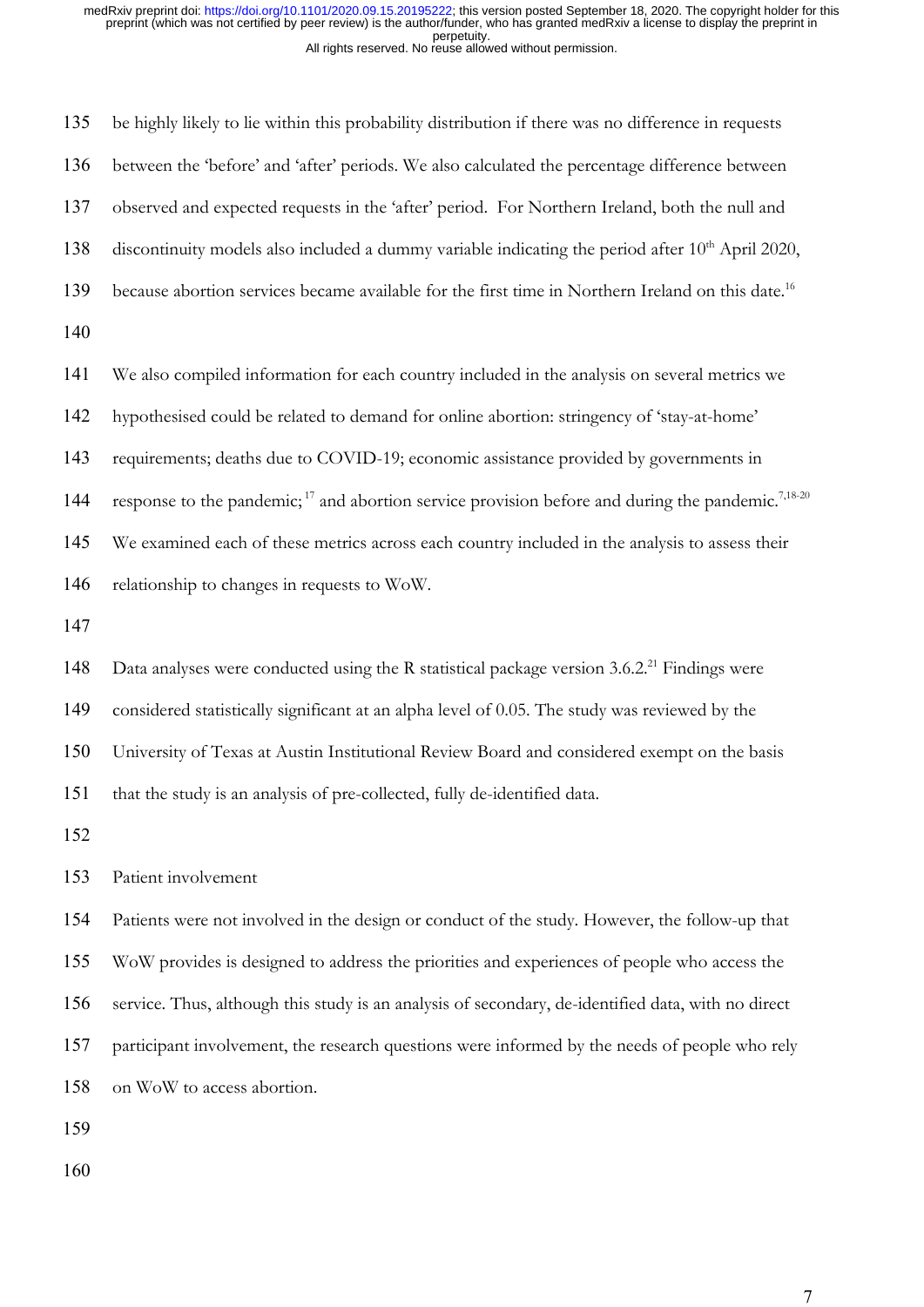#### **Results**

 During the data collection period, Women on Web received 3,915 requests for abortion medications from the eight countries included in the analysis. Among these, we observed a statistically significant increase in requests during the 'after' period in five countries: Hungary, Italy, Malta, Portugal, and Northern Ireland (Figure 1). The magnitude of the observed increases ranged from 139% above expected in Portugal to 28% above expected in Northern Ireland (Table 1). In two countries (Germany, the Netherlands) there was no statistically significant difference in observed compared to expected numbers of requests in the 'after' period (Figure 1 and Table 1). In one country (Great Britain), there was a statistically significant decrease in requests in the 'after' period (Figure 1 and Table 1). Countries that had higher numbers of COVID-19 related deaths or which provided less government economic support during the pandemic did not appear to have higher numbers of requests to WoW (Table 2). We did however, observe a relationship between higher numbers of requests and both the location of abortion service provision, and the severity of domestic and international travel restrictions (Table 2). In Italy, Portugal, and Hungary, all of which showed significant increases in requests to WoW, abortion is provided mostly in the hospital setting and all enacted stringent stay-at-home requirements. In Northern Ireland and Malta, where significant increases in requests were also observed, in-clinic abortion services are only available by traveling outside of the country, and international travel was restricted during the study periods. In Germany and the Netherlands, we observed no increases in requests, abortion services remained available in clinic settings, and no country-wide domestic travel restrictions were enacted. In Great Britain, abortion services were made available by fully remote

telemedicine shortly after lockdown began and we observed a significant decrease in requests.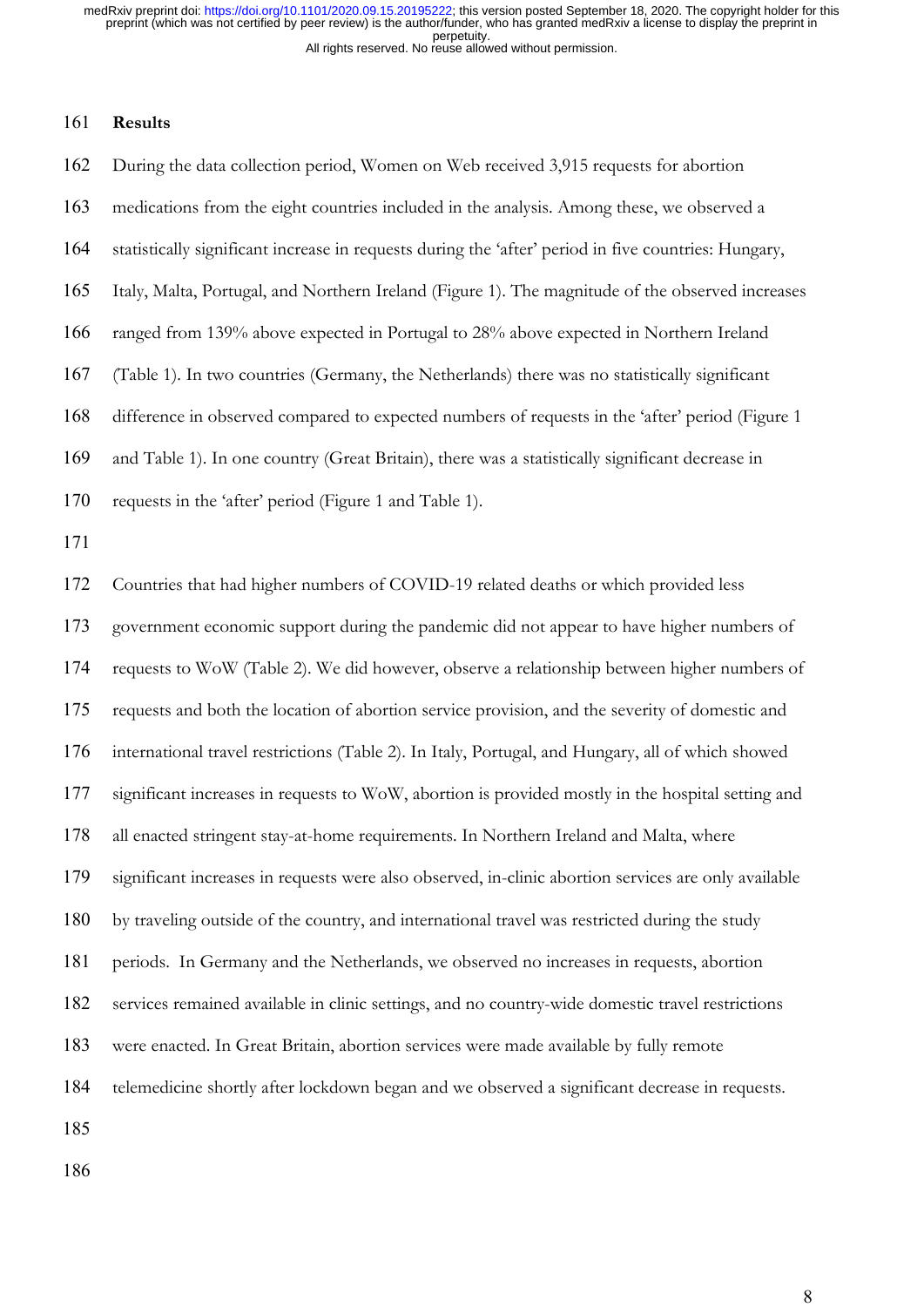#### **Discussion**

 During the first wave of the COVID-19 pandemic in Europe, we observed changes in requests to the WoW online telemedicine abortion service among five out of eight countries in our analysis. Among countries where abortion is legally available within the formal healthcare setting, we observed increased requests to the WoW online telemedicine service in those countries that had more stringent stay-at-home requirements––including country-wide domestic travel restrictions––and where abortion is mostly available only in the hospital setting. Among the two countries where abortion was not legally available within the formal healthcare setting during the study period, and where travel outside the country was restricted, we also observed an increase in requests. Among countries where abortion is legally available but which enacted less stringent stay-at-home policies (including no country-wide domestic travel restrictions) and where abortions are provided outside the hospital setting, we observed no increases in requests. In the sole country where abortion services were made available by fully remote telemedicine during the study period, we observed a significant decrease in requests. Our data provide a unique window into requests for self-managed medication abortion using online telemedicine during COVID-19. Key strengths include the ability to measure changes in demand for self-managed abortion from a reliable source that does not rely on self-reporting, and the ability to compare data from before and after the emergence of COVID-19. An important limitation, however, is that there are of course other pathways to abortion outside the formal healthcare setting in Europe, including alternative sources of mifepristone and misoprostol, and non-medication methods. Thus, we cannot measure all demand for self-

managed abortion during the pandemic. We also lack nuanced insight into the exact reasons

- underlying changes in requests to WoW for any particular country. It is important to note that in
- the two countries where we observed no increases in requests, people likely still encountered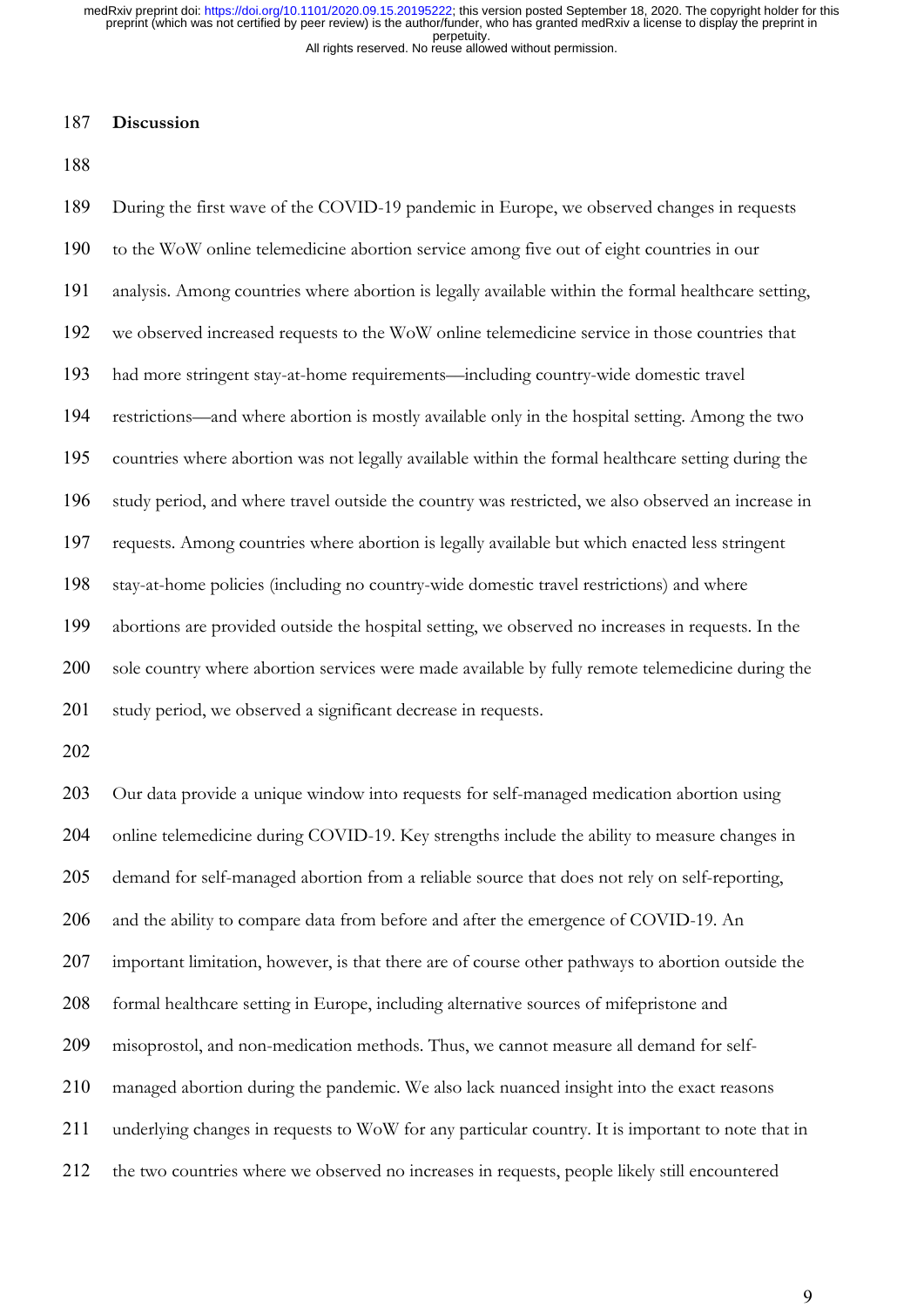213 challenges to accessing abortion services.<sup>22</sup> Future qualitative work could address this important knowledge gap.

 Our results may reflect two distinct phenomena. First, in some countries, more people may be seeking abortion through all channels during the pandemic. The decision to end a pregnancy could be due to the perception of risk posed by COVID-19, reduced access to pre-natal care, 219 and limited social support during lockdowns.<sup>23</sup> Additionally, decision-making could be influenced 220 by the economic downturn COVID-19 has precipitated, with many people facing unemployment 221 or financial losses.<sup>24</sup> It has also been suggested that social distancing policies may increase rates of unintended pregnancy due to increased time spent at home with a partner or reduced access 223 to contraception.

 Second, the observed increases in requests may represent a shift in demand from in-clinic abortion to self-managed abortion using online telemedicine. In countries where abortion services are provided predominantly or solely in hospital settings, people may have feared entering a hospital due to perceived or real risk of infection. Even where limited alternatives are available in the community setting––for example in Portugal, where a few private clinics offer abortion services––accessing these services may still have been extremely challenging due to the infection risk associated with public transport, inability to escape surveillance from a controlling partner, or difficulty finding childcare while daycares and schools were closed. Moreover, in countries with no abortion services, the inability to travel outside of the country to seek abortion care due to travel restrictions may have led more people to seek an alternative in online telemedicine.Indeed, our findings from Northern Ireland show a steep increase in requests to WoW following the introduction of lockdown measures, followed by a levelling off shortly after the introduction of within-country abortion services.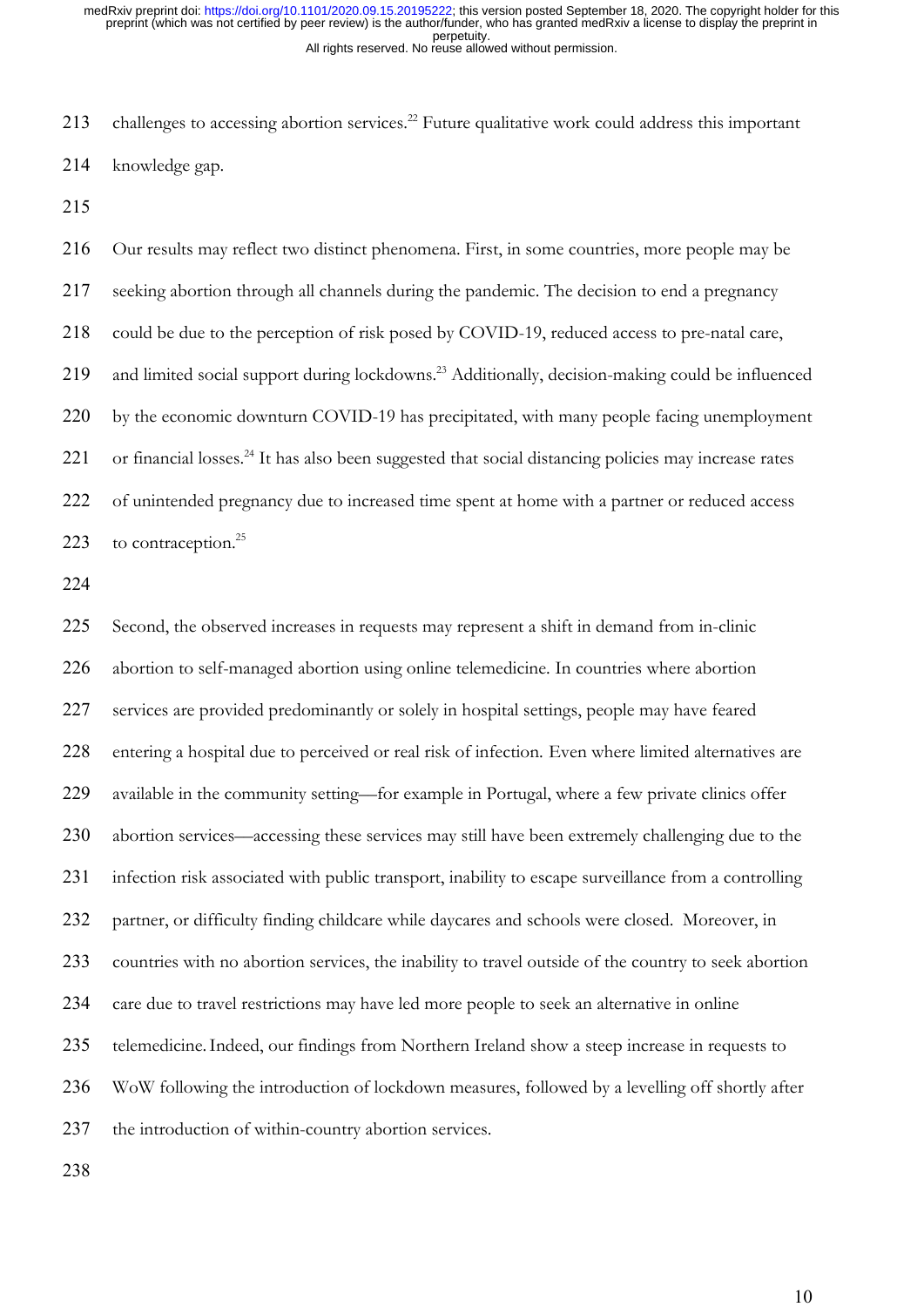These challenges to accessing medication abortion during COVID-19, coupled with the increases we observed in requests for online telemedicine are reflected in the fact that people in countries where the challenges are greatest found their own solutions outside the clinic setting. However, while medication abortion provided via online telemedicine is a safe and effective 243 option,<sup>10,11</sup> it is not without legal risks.<sup>26</sup> Its safety also depends on access to the formal healthcare system when necessary, which is not guaranteed during a pandemic. Additionally, while some people may prefer self-managed medication abortion, others may experience it as fraught and 246 isolating due to stigma or the threat of criminalization, or may have preferred in-clinic care.<sup>27</sup> Despite the fact that the WHO recommends the use of telemedicine abortion provision models 248 during COVID-19,<sup>28</sup> only one country in the analysis, Great Britain, responded to pandemic by purposefully changing their medication abortion service to circumvent the difficulties of in- person care. Following the introduction of a fully remote telemedicine service for medication abortion up to 10 week's gestation, where consultations with healthcare professionals are done by phone or video, and medications are mailed or made available for pick-up from a clinic front- desk, requests to WoW decreased to a single consultation. This dramatic decrease points not only to the removal of access barriers posed by COVID-19, but also of pre-existing barriers. Evidence from other settings suggests that similar telemedicine models for medication abortion 256 are safe, effective, and acceptable to patients. $2^9$ 

#### **Conclusion**

 Our findings provide evidence in support of the need for service model changes to make 260 medication abortion more accessible during and beyond the COVID-19 pandemic.<sup>30</sup> Fully remote provision of early medication abortion negates the need to visit a hospital or healthcare facility, thus preserving personal protective equipment, and reducing infection risks for both patients and healthcare providers. Follow-up care can be provided in the clinic if necessary, and patients have clear continuity of care in the rare instances that adverse events occur. Authorizing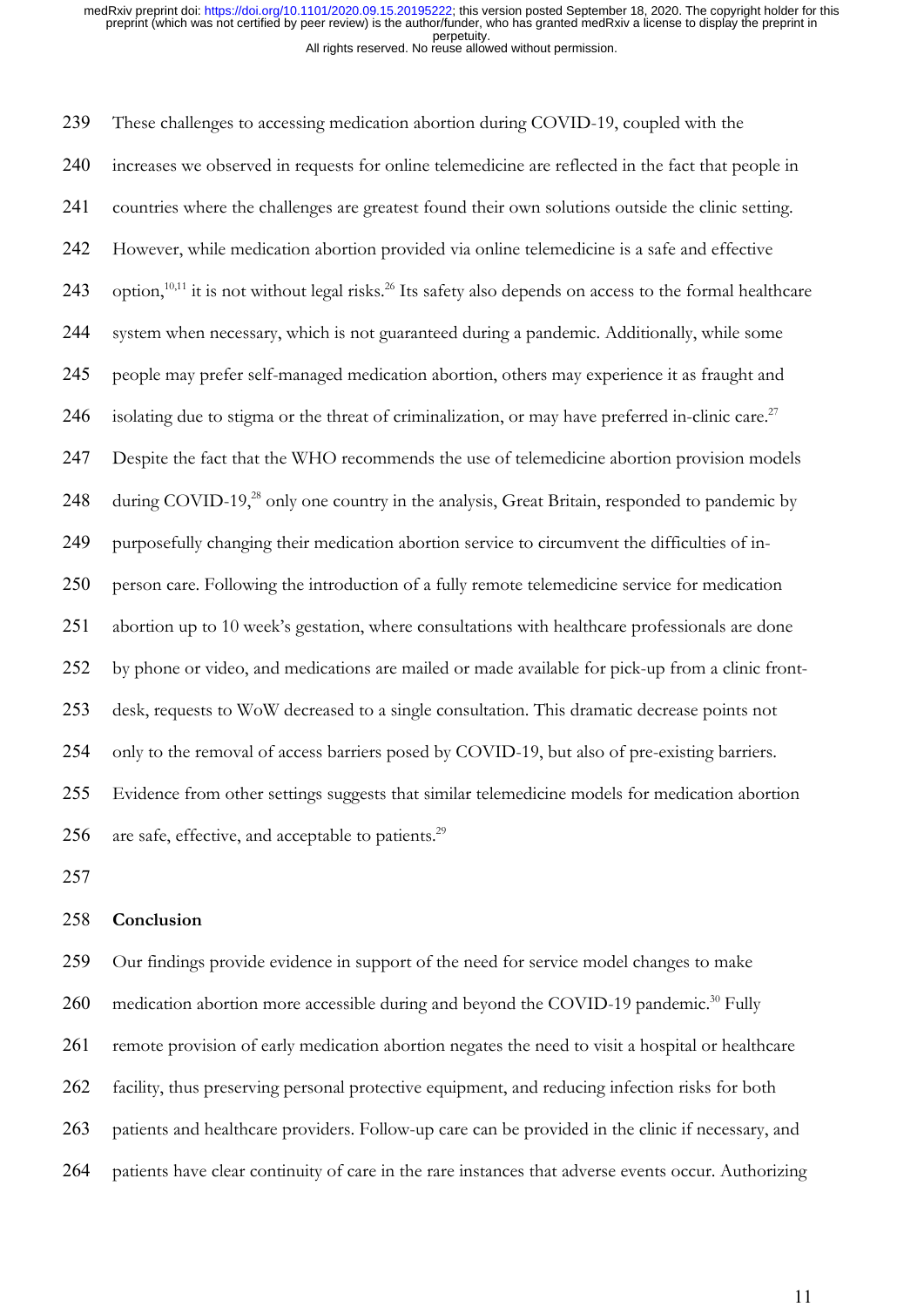All rights reserved. No reuse allowed without permission.

- and implementing telemedicine models within the formal healthcare setting in line with the
- WHO recommendations would help to meet the demand we observed for remote provision and
- would ensure truly patient-centered care.
- 

### **Contributors**

- ARAA and CEA conceived of the original research question. ARAA, CEA, JGS, and JES
- contributed to the study design. RG provided the de-identified data. JES conducted the statistical
- analyses and prepared the tables and figures. ARAA and CEA did the initial data interpretation.
- ARAA wrote the first draft of the manuscript. All authors contributed to final data
- interpretation, revised first and subsequent drafts critically for intellectual content, and approved
- the final manuscript. All authors agree to be accountable for all aspects of the work. ARAA is
- the manuscripts guarantor. The corresponding author attests that all listed authors meet
- authorship criteria and that no others meeting the criteria have been omitted.
- 

# **Competing Interests**

- All authors have completed the ICMJE uniform disclosure form
- 283 at www.icmje.org/coi\_disclosure.pdf and declare: ARAA and JES have received grant support
- from the Society of Family Planning and infrastructure support from the National Institutes of
- Health. The authors declare no financial relationships with any organisations that might have an
- interest in the submitted work in the previous three years. RG is Founder and Director of
- Women on Web. The authors declare no other relationships or activities that could appear to
- have influenced the submitted work.
- 

# **Copyright**

- The Corresponding Author has the right to grant on behalf of all authors and does grant on be-
- half of all authors, a worldwide licence to the Publishers and its licensees in perpetuity, in all
- forms, formats and media (whether known now or created in the future), to i) publish, repro-
- duce, distribute, display and store the Contribution, ii) translate the Contribution into other lan-
- guages, create adaptations, reprints, include within collections and create summaries, extracts
- and/or, abstracts of the Contribution, iii) create any other derivative work(s) based on the Con-
- tribution, iv) to exploit all subsidiary rights in the Contribution, v) the inclusion of electronic
- links from the Contribution to third party material where-ever it may be located; and, vi) licence
- any third party to do any or all of the above.
- 

# **Data Sharing**

- No additional data are available.
- All authors, external and internal, had full access to all of the data (including statistical reports
- and tables) in the study and can take responsibility for the integrity of the data and the accuracy
- of the data analysis.
- 

## **Ethics Approval**

- The University of Texas at Austin Institutional Review Board reviewed the study protocol and
- declared the use of pre-collected, fully de-identified data exempt from the need for approval.
-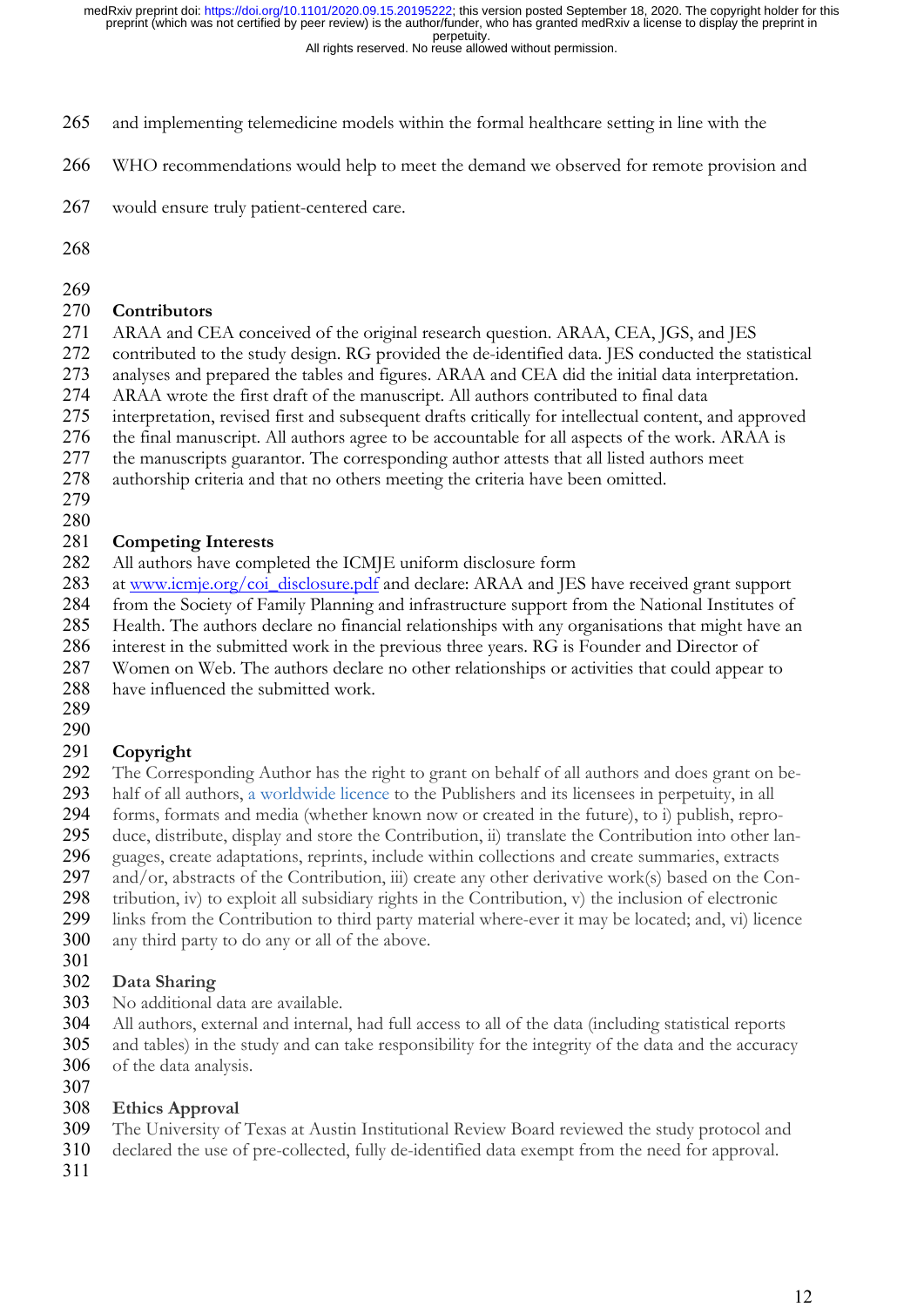All rights reserved. No reuse allowed without permission.

- 
- 

### **Transparency**

ARAA affirms that the manuscript is an honest, accurate, and transparent account of the study

- being reported; that no important aspects of the study have been omitted; and that any
- discrepancies from the study as planned (and, if relevant, registered) have been explained
- 

## **Role of the Funding Source**

- This study was supported in part by the Eunice Kennedy Shriver National Institute of Child
- Health & Human Development of the NIH through Center Grant P2CHD042849, awarded to
- the Population Research Center at the University of Texas at Austin. The funder played no role
- in the study design; in the collection, analysis, and interpretation of data; in the writing of the
- report; or in the decision to submit the article for publication. The authors are completely
- independent from the funding sources. The content of this article is solely the responsibility of
- the authors and does not necessarily represent the official views of the National Institutes of
- Health.

## **Dissemination Declaration**

- We plan to disseminate the results to people who have made requests to the WoW service by
- having a link to the published paper included in the 'Research' section of the WoW website.
-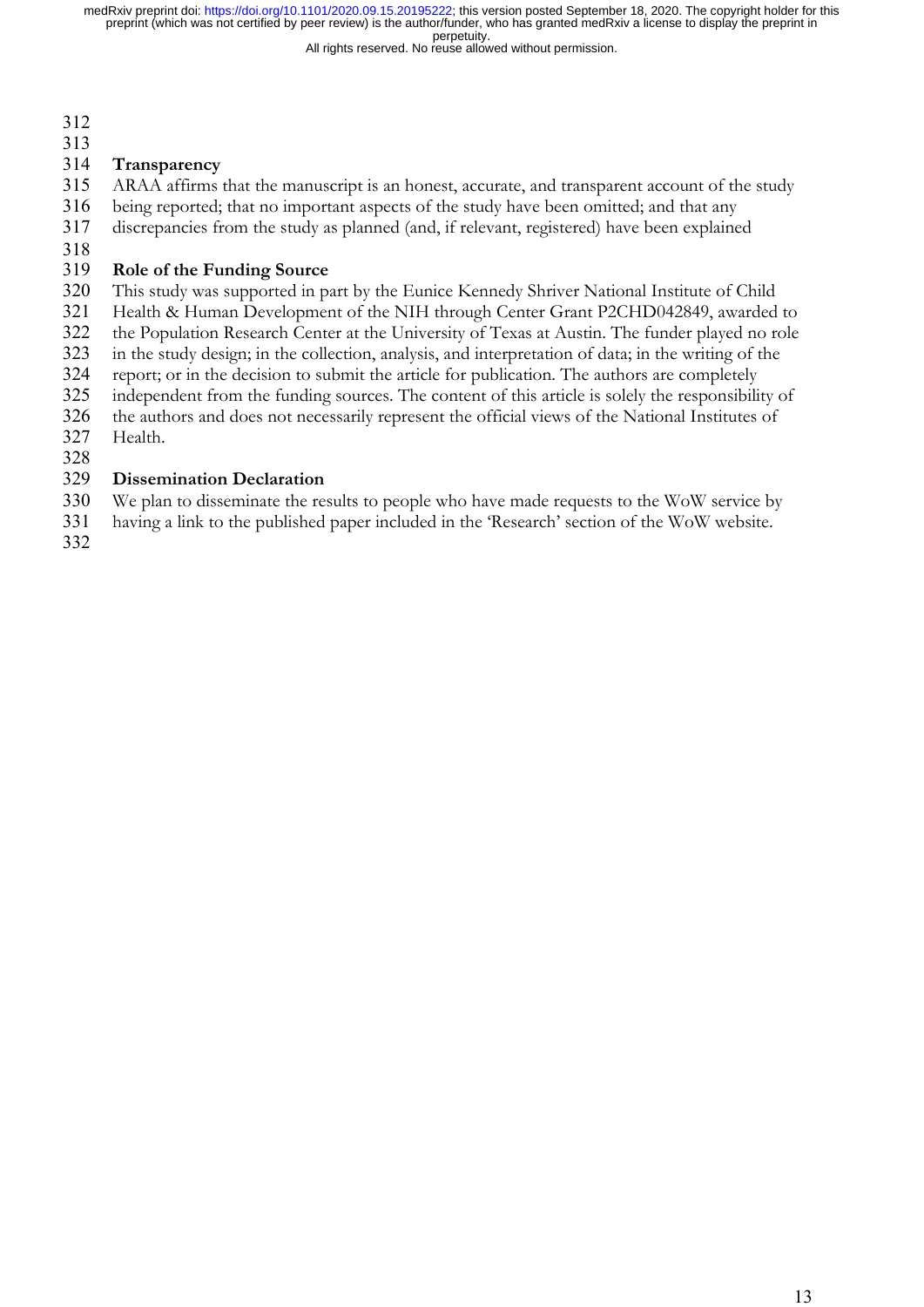### **References**

- 1. Council on Foreign Relations. Women Around the World & Women and Foreign Policy
- 335 Program. Abortion in the Time of COVID-19. June 25<sup>th</sup> 2020.
- https://www.cfr.org/blog/abortion-time-covid-19 (Accessed September 4th 2020).

- 2. European Parliamentary Forum for Sexual and Reproductive Rights & International Planned
- 339 Parenthood Federation Report. April 22<sup>nd</sup> 2020. Women and girls left without care: a snapshot in
- 340 time during COVID-19. https://www.epfweb.org/sites/default/files/2020-05/epf -
- 341 ipff en joint report sexual and reproductive health during the covid-
- 342 19 pandemic 23.04.2020.pdf (Accessed September 4th 2020).

- 3. Department of Health and Social Care. Temporary approval of home use for both stages of
- 345 early medical abortion in England. March  $30<sup>th</sup> 2020$ .
- https://www.gov.uk/government/publications/temporary-approval-of-home-use-for-both-
- stages-of-early-medical-abortion--2 (Accessed September 4th 2020).

- 4. Department of Health and Social Services. Temporary approval of home use for both stages
- of early medical abortion in Wales.
- 351 April 1<sup>st</sup> 2020. https://gov.wales/temporary-approval-home-use-both-stages-early-medical-
- abortion
- 353 (Accessed September 4<sup>th</sup> 2002).
- 
- 5. Scottish Government Chief Medical Officer Directorate. Temporary approval of home use for
- both stages of early medical abortion in Scotland. March  $31<sup>st</sup>$  2020.
- https://www.sehd.scot.nhs.uk/cmo/CMO(2020)09.pdf (Accessed September 4th 2020).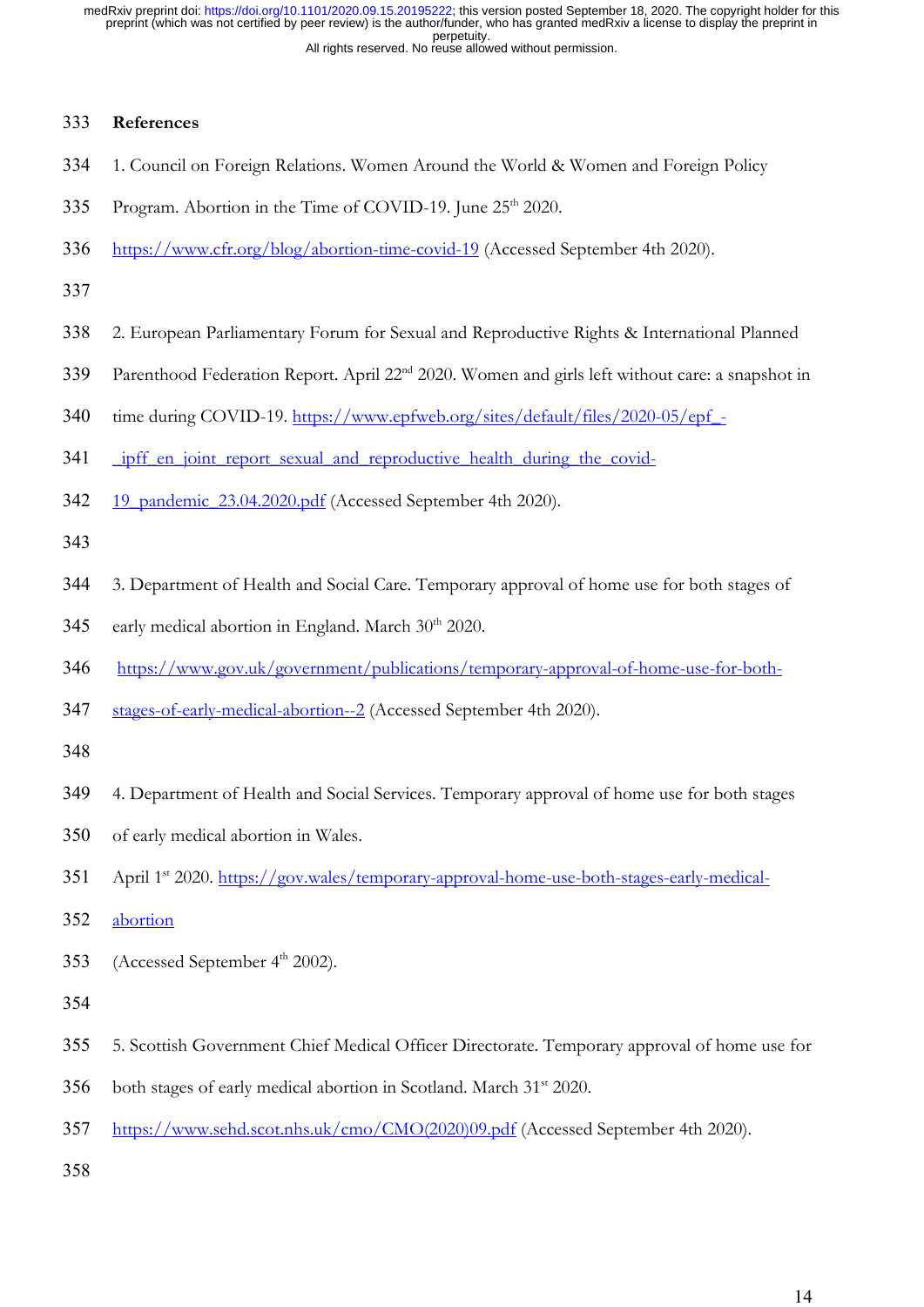- 6. Haute Authorité de Santé. Réponses rapides dans le cadre du COVID-19 Interruption
- Volontaire de Grossesse (IVG) médicamenteuse à la 8ème et à la 9ème semaine d'aménorrhée
- (SA) hors milieu hospitalier
- 9th April 2020. https://www.has-sante.fr/upload/docs/application/pdf/2020-
- 04/reponse\_rapide\_ivg\_\_09\_04\_2020\_coiv8.pdf (Accessed September 4th 2020).

- 7. Webber M. How coronavirus is changing access to abortion. *Politico*. May 8th 2020.
- https://www.politico.eu/article/how-coronavirus-is-changing-access-to-reproductive-health/
- (Accessed September 4th 2020).

- 8. Center for Reproductive Rights. European governments must ensure safe and timely access to
- abortion care during the COVID-19 pandemic. https://reproductiverights.org/press-
- room/european-governments-must-ensure-safe-and-timely-access-abortion-care-during-covid-19
- (Accessed September 4th 2020).
- 
- 9. Marie Stopes International. COVID-19 threatens women's health. April 2nd 2020.
- https://mariestopes-us.org/2020/covid-19-threatens-womens-health/ (Accessed September 4th

2020).

- 
- 10. Gomperts RJ, Jelinska K, Davies S, Gemzell-Danielsson K, Kleiverda G. Using telemedicine
- for termination of pregnancy with mifepristone and misoprostol in settings where there is no
- 380 access to safe services. *BJOG: An International Journal of Obstetrics & Gynaecology*. 2008
- Aug;115(9):1171-8.
- 
-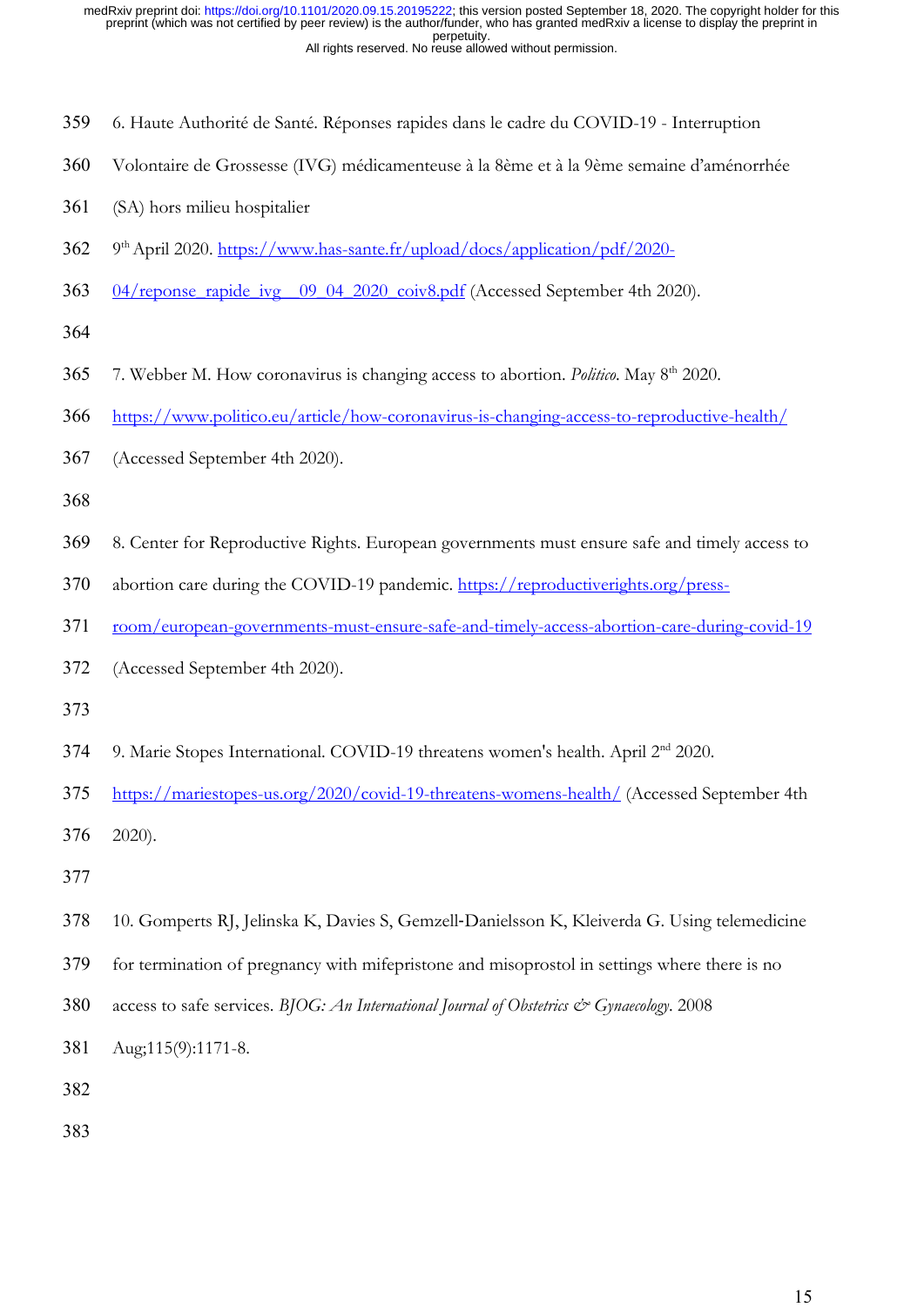- 11. Aiken, A.R., Digol, I., Trussell, J. and Gomperts, R., 2017. Self reported outcomes and
- adverse events after medical abortion through online telemedicine: population based study in the
- Republic of Ireland and Northern Ireland. *BMJ*. 2017:16;357:j2011.
- 
- 12. Women on Web https://www.womenonweb.org/en/page/521/about-women-on-web
- (Accessed September 4th 2020).

- 13. Women on Web. Spain censors information about abortion amid Covid-19 lockdown.
- 392 Iune 17<sup>th</sup> 2020. https://www.womenonweb.org/en/page/20230/spain-censors-information-
- about-abortion-amid-covid-19-lockdown. (Accessed September 4th 2020).

- 14. Venkataramani AS, Bor J, Jena AB. Regression discontinuity designs in healthcare research.
- *BMJ*. 2016 Mar 14;352:i1216.
- 
- 15. Azzopardi K. Covid-19 regulations repealed, vulnerable people no longer required to stay at
- 399 home. *Malta Independent*. June 4<sup>th</sup> 2020. https://www.independent.com.mt/articles/2020-06-
- 04/local-news/Covid-19-regulations-repealed-vulnerable-people-no-longer-required-to-stay-at-
- home-6736223847 (Accessed September 4th 2020).
- 
- 16. Ferguson A. Northern Ireland authorities give green light to abortion services. *Reuters.* April
- 9th 2020. https://www.reuters.com/article/us-britain-nireland-abortion/northern-ireland-
- authorities-give-green-light-to-abortion-services-idUSKCN21R2XG (Accessed September 4th

2020).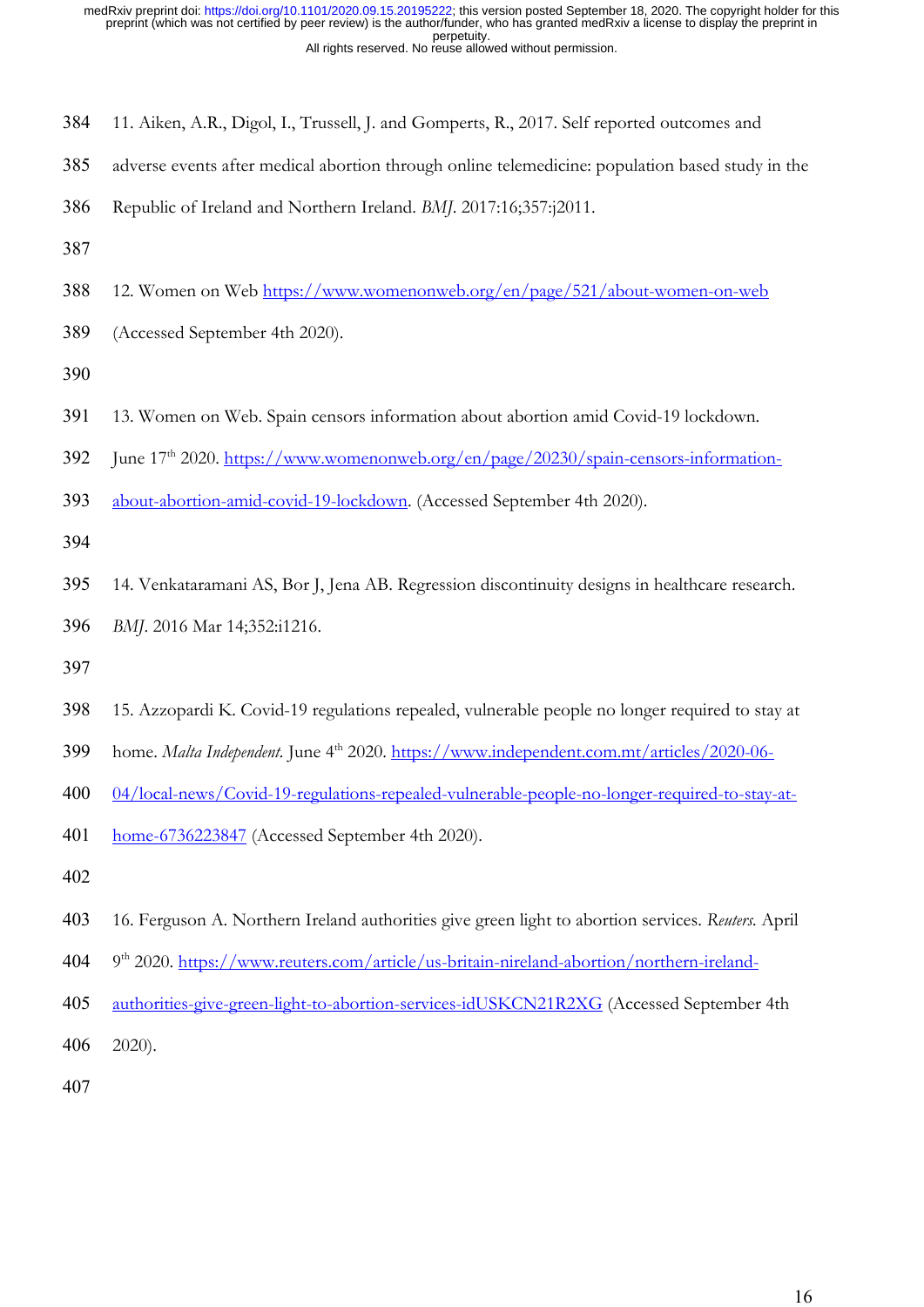- 17. University of Oxford Blavatnik School of Government. Coronavirus Government Response
- Tracker. https://www.bsg.ox.ac.uk/research/research-projects/coronavirus-government-
- 410 response-tracker (Accessed September 4th 2020).
- 
- 18. Europe Abortion Access Project. https://europeabortionaccessproject.org (Accessed
- September 4th 2020).

- 19. Bellizzi S, Ronzoni AR, Pichierri G, Cegolon L, Salaris P, Panu Napodano CM, Fiamma M.
- Safe abortion amid the COVID-19 pandemic: The case of Italy. International Journal of
- Gynecology & Obstetrics. 2020 May 21.

20. Caruana-Finkel L. Abortion in the time of COVID-19: perspectives from Malta. Sexual and

Reproductive Health Matters. 2020 Jan 1;28(1):1780679.

- 
- 21. R Core Team (2017). R: A language and environment for statistical computing. R Foundation
- for Statistical Computing, Vienna, Austria. URL https://www.R-project.org/. (Accessed
- September 4th 2020).
- 
- 22. Stevis-Gridneff M., Haridasani Gupta A., Pronczuk M. Coronavirus Created an Obstacle
- Course for Safe Abortions. *The New York Times.*
- https://www.nytimes.com/2020/06/14/world/europe/coronavirus-abortion-obstacles.html
- (Accessed September 4th 2020).

- 23. Bayefsky MJ, Bartz D, Watson KL. Abortion during the Covid-19 Pandemic—Ensuring
- Access to an Essential Health Service. *New Engl J Med*. 2020;382(19):e47.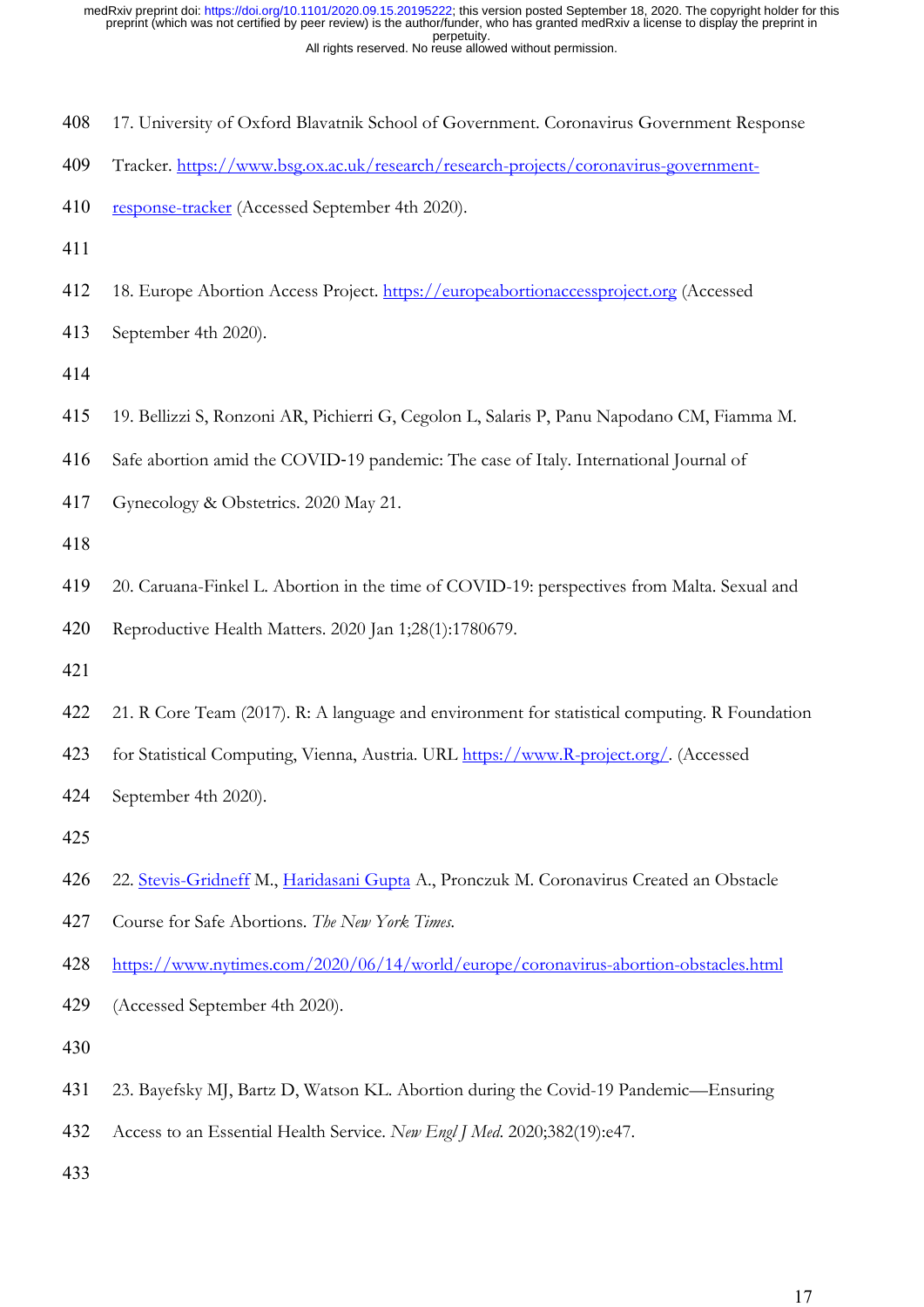- 24. Alderman L., Stevis-Gridneff M. The Pandemic's Economic Damage Is Growing. *The New*
- *York Times.* July 7th 2020. https://www.nytimes.com/2020/07/07/business/EU-OECD-
- coronavirus-economic-reports.html (Accessed September 4th 2020).

- 25. UNFPA, with contributions from Avenir Health, Johns Hopkins University (USA) and
- Victoria University (Australia). Impact of the COVID-19 Pandemic on Family Planning and
- 440 Ending Gender-based Violence, Female Genital Mutilation and Child Marriage. April 22<sup>nd</sup> 2020.
- (https://www.unfpa.org/resources/impact-covid-19-pandemic-family-planning-and-ending-
- gender-based-violence-female-genital). (Accessed September 4th 2020).
- 
- 26. Hervey, T and S Sheldon, Abortion by telemedicine in the European Union, *International*
- *Journal of Gynecology and Obstetrics*, 2019:145: 125–128.
- 
- 27. Aiken AR, Johnson DM, Broussard K, Padron E. Experiences of women in Ireland who
- accessed abortion by travelling abroad or by using abortion medication at home: a qualitative
- study. *BMJ SRH*. 2018:44(3);181-6.
- 
- 28. World Health Organization (WHO). Maintaining essential health services: operational
- guidance for the COVID-19 context. June 1st 2020.
- https://apps.who.int/iris/handle/10665/332240 (Accessed September 4th 2020).
- 
- 29. Kohn JE, Snow JL, Simons HR, Seymour JW, Thompson TA, Grossman D. Medication
- abortion provided through telemedicine in four US states. *Obstetrics & Gynecology.*
- 2019:134(2);343-50.
-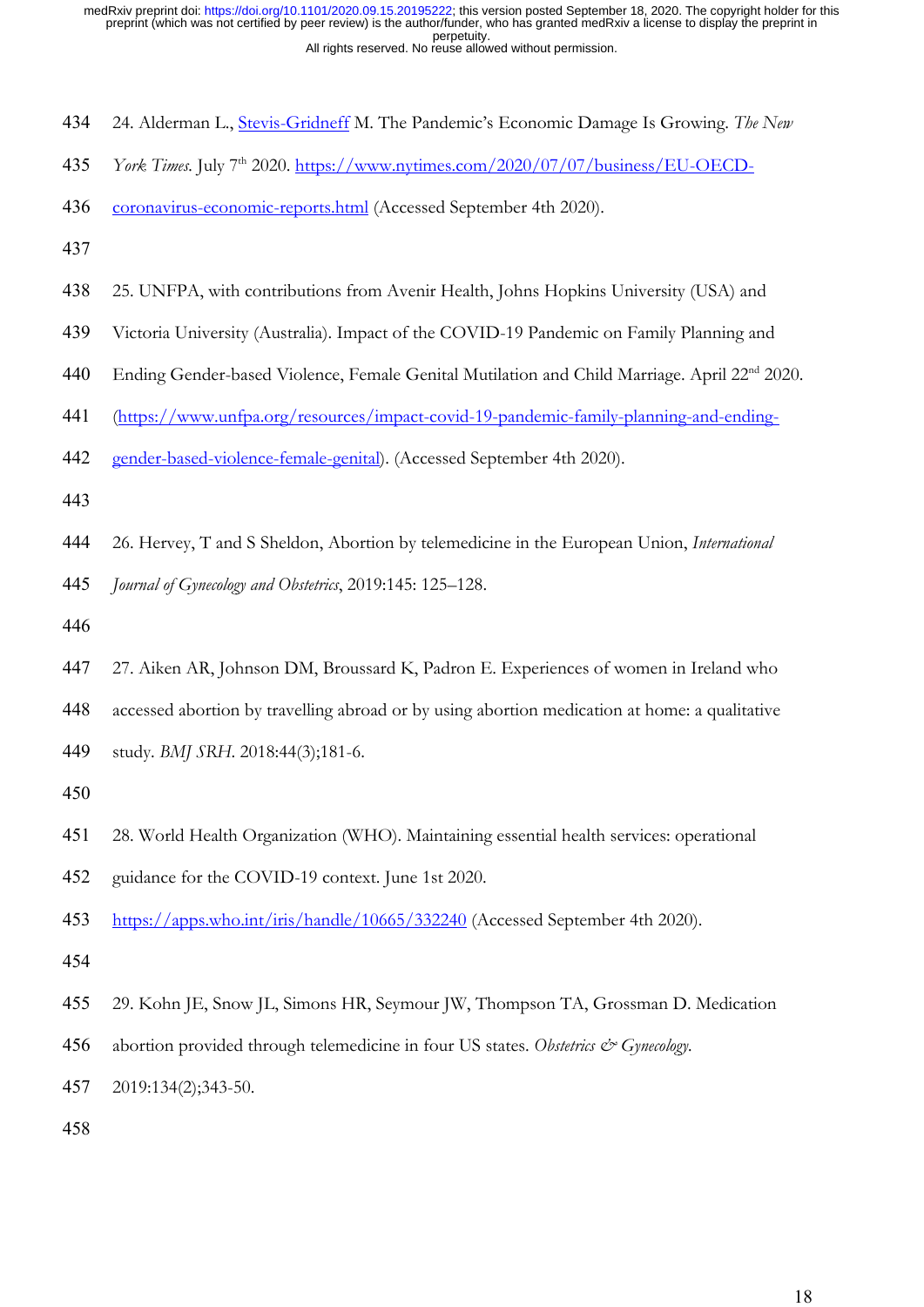- 459 30. Assis MP, Larrea S. Why self-managed abortion is so much more than a provisional solution
- 460 for times of pandemic. *Sexual and Reproductive Health Matters.* 2020 Jan 1;28(1):1779633.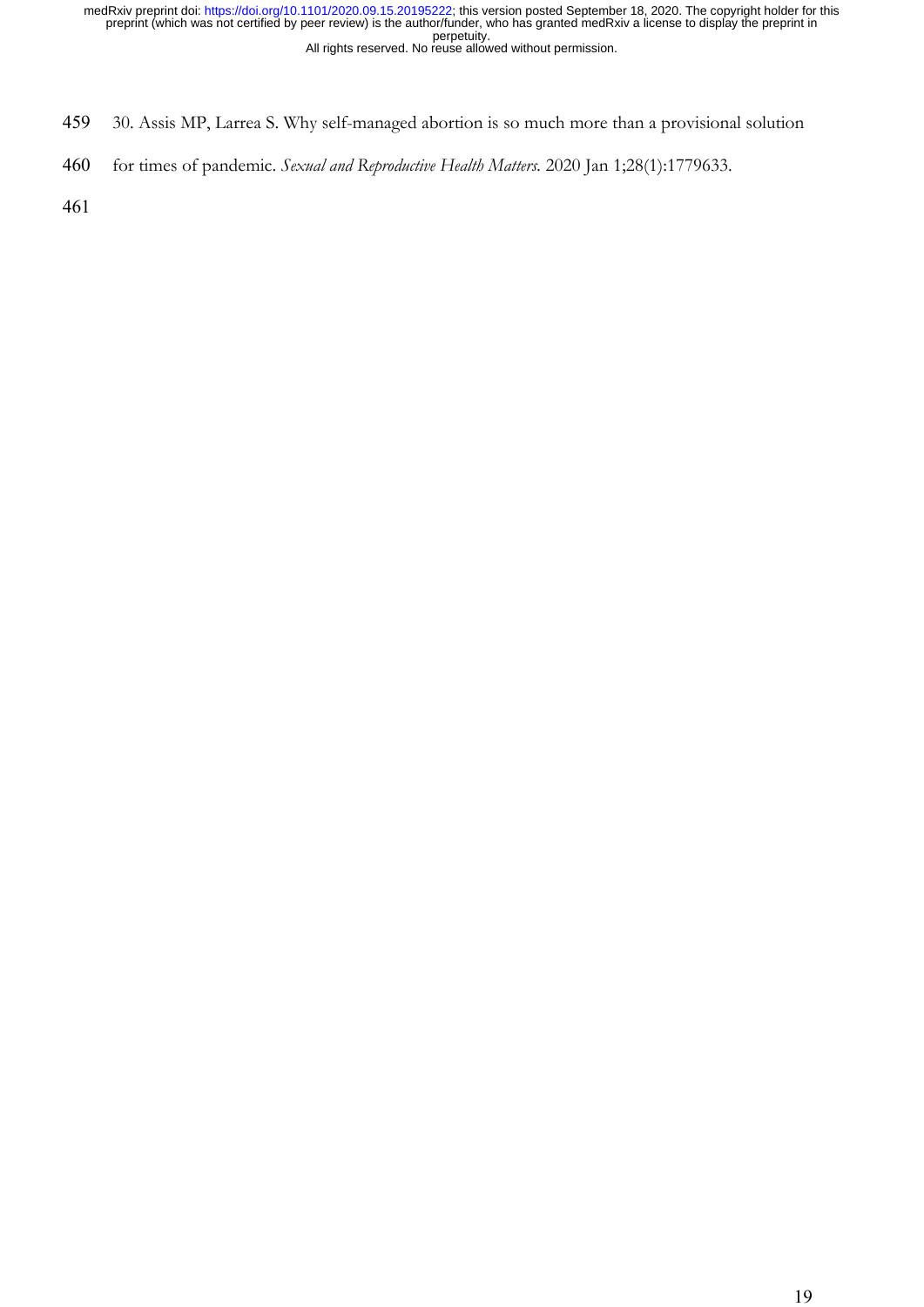All rights reserved. No reuse allowed without permission.

### 462 **Table 1: Actual versus expected numbers of self-managed abortion requests in the**

# 463 **"after" period for each country included in the study**

464

| Country               | Actual<br><b>Requests</b> | Expected<br><b>Requests</b> | <b>Percent Change Over</b><br><b>Baseline Trend</b><br>$(95\% \text{ CI})$ | <b>P</b> Value |
|-----------------------|---------------------------|-----------------------------|----------------------------------------------------------------------------|----------------|
| Portugal              | 34                        | 14.2                        | 139.0<br>(54.5, 385.7)                                                     | ${}_{0.001}$   |
|                       |                           |                             | 67.9                                                                       |                |
| Italy                 | 53                        | 31.6                        | (23.3, 152.4)                                                              | $\leq 0.001$   |
| Hungary               | 113                       | 83.2                        | 35.8<br>(11.9, 71.2)                                                       | ${}_{0.001}$   |
| Malta                 | 69                        | 52.3                        | 31.9<br>(3.0, 76.9)                                                        | ${}_{0.001}$   |
| Northern Ireland (UK) | 97                        | 75.8                        | 28.0<br>(4.3, 64.4)                                                        | 0.001          |
| Germany               | 465                       | 467.1                       | $-0.5$<br>$(-9.0, 9.2)$                                                    | 0.798          |
| Netherlands           | 47                        | 50.9                        | $-7.7$<br>$(-28.8, 27.0)$                                                  | 0.458          |
| Great Britain         | 1                         | 8.1                         | $-87.6$<br>(-92.9, -66.7)                                                  | ${}_{0.001}$   |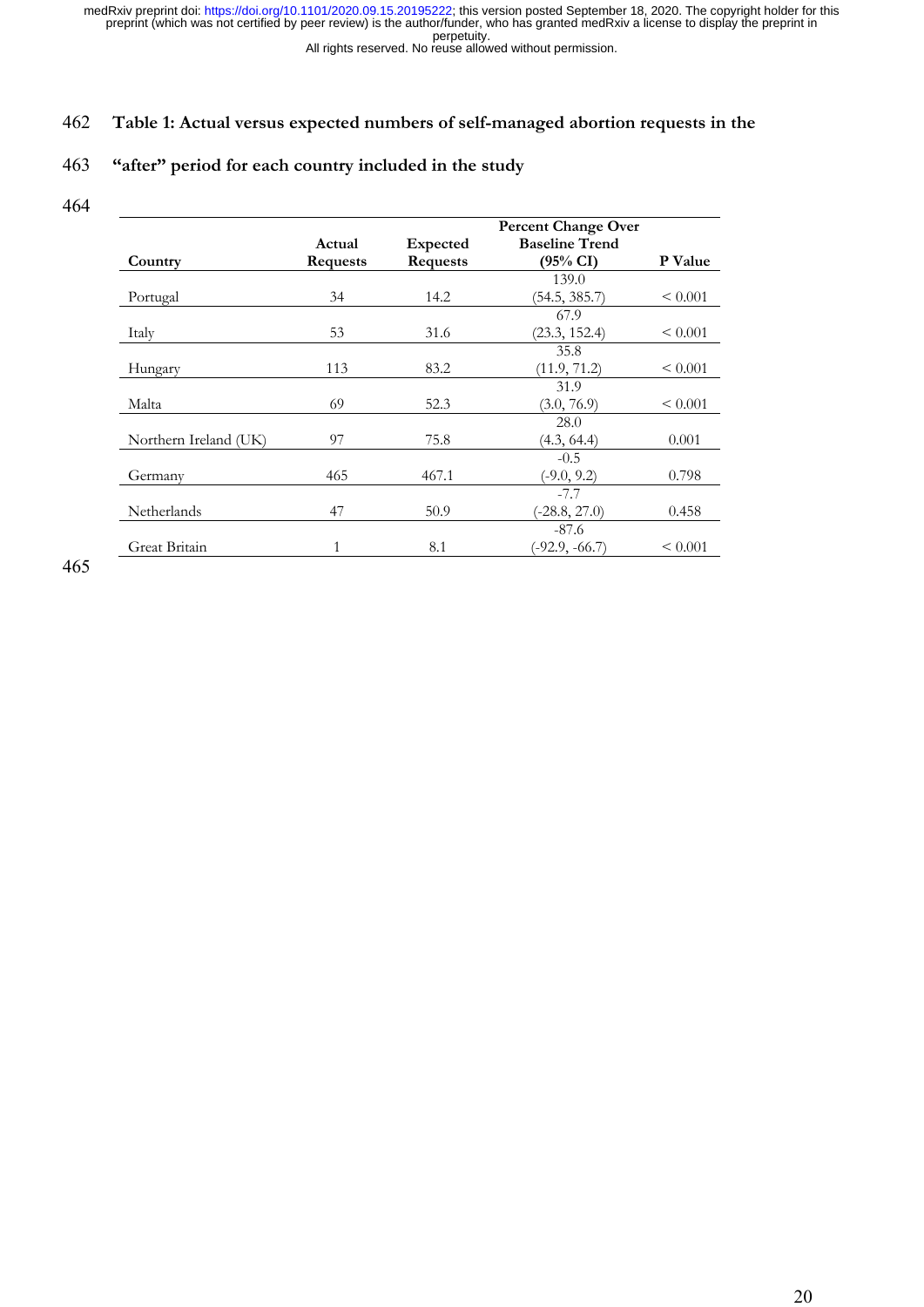All rights reserved. No reuse allowed without permission.

#### 466

# 467 **Table 2: Financial and health parameters during the COVID-19 pandemic for all**

### 468 **countries included in the analysis**

469

| Country             | Date stay-at-<br>home<br>requirements<br>began | Date stay-at-<br>home<br>requirements<br>ended | Number of<br>Deaths due to<br>COVID-19 when<br>stay-at-home<br>requirement<br>ended | Stringency of<br>stay-at-home<br>requirements<br>(Country-wide<br>domestic travel<br>restriction) | Government<br>economic<br>support index | Location and<br>scope of abortion<br>service provision                                                                                                                                     |
|---------------------|------------------------------------------------|------------------------------------------------|-------------------------------------------------------------------------------------|---------------------------------------------------------------------------------------------------|-----------------------------------------|--------------------------------------------------------------------------------------------------------------------------------------------------------------------------------------------|
| Portugal            | 19/03/20                                       | 14/04/20                                       | 535                                                                                 | 87.96<br>(Yes)                                                                                    | 75                                      | Abortion available<br>on request through<br>10 weeks gestation<br>with a 3-day waiting<br>period and provided<br>mostly in hospitals.                                                      |
| Northern<br>Ireland | 23/03/20                                       | 10/04/20                                       | 476                                                                                 | 75.93<br>(Yes, including to<br>the rest of the UK)                                                | 100                                     | No abortion services<br>available until new<br>legislation brought<br>into effect on April<br>10 <sup>th</sup> 2020.                                                                       |
| Hungary             | 12/03/20                                       | 04/05/20                                       | 351                                                                                 | 76.85<br>(Yes)                                                                                    | 75                                      | Abortion available in<br>certain<br>circumstances<br>through 12 weeks<br>gestation and<br>provided in<br>hospitals. No<br>medication abortion<br>available.                                |
| Malta               | $17/03/20$ t                                   | 01/06/20                                       | $\overline{9}$                                                                      | NA<br>(No, but no travel<br>outside the<br>country)                                               | NA                                      | No abortion services<br>available.                                                                                                                                                         |
| Italy               | 23/03/20                                       | 10/04/20                                       | 18,281                                                                              | 93.52<br>(Yes)                                                                                    | 50                                      | Abortion available<br>on request through<br>90 days gestation<br>with a 7-day waiting<br>period, and provided<br>mostly in hospitals.                                                      |
| Germany             | 09/03/20                                       | 04/05/20                                       | 6,692                                                                               | 73.15<br>(No, only a few<br>specific districts)                                                   | 88                                      | Abortions provided<br>on request through<br>14 weeks with a 3-<br>day waiting period,<br>and mostly provided<br>in doctor's offices<br>and clinics.                                        |
| Netherlands         | 06/03/20                                       | 11/05/20                                       | 5,440                                                                               | 80<br>(No)                                                                                        | 63                                      | Abortions provided<br>on request up until<br>viability with a 5-day<br>waiting period, and<br>mostly provided in<br>doctor's offices and<br>clinics.                                       |
| Great<br>Britain    | 23/03/20                                       | 13/05/20                                       | 32,692                                                                              | 76<br>(Yes)                                                                                       | 100                                     | Medication abortion<br>provision changed<br>from in-person to<br>fully remote service<br>model, including<br>phone consultation<br>and pills provided by<br>mail or pick-up at a<br>clinic |

 $470$ <sup>†</sup> Malta did not issue a population-wide directive, so that date that the Maltese government issued a directive to close public places is used in lieu. a directive to close public places is used in lieu. 472

- 
- 473
- 474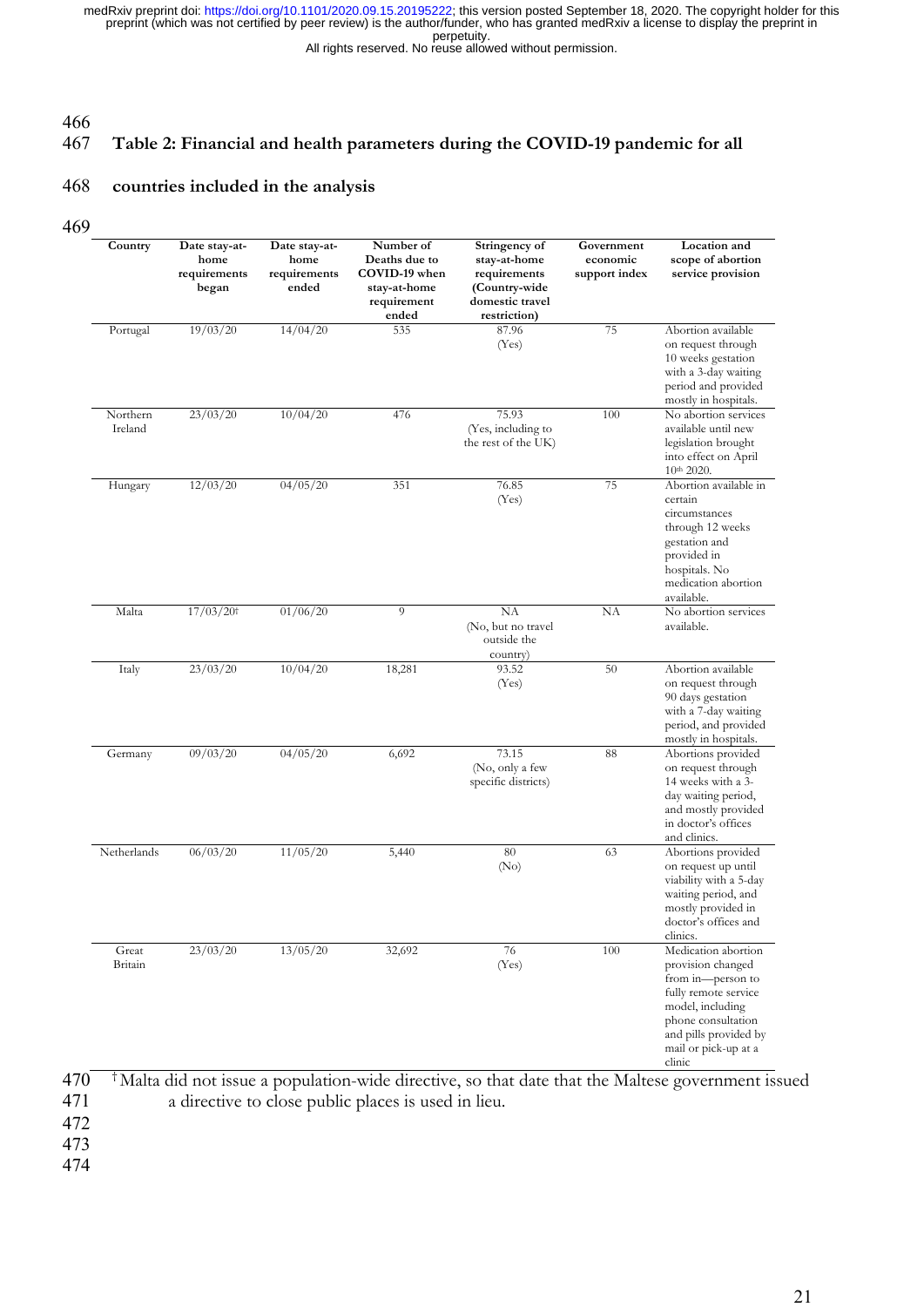#### **Figure 1: Observed versus expected requests to Women on Web for all countries**

### **included in the analysis**

- Cumulative requests in the "before" versus "after" periods are in black and orange, respectively.
- Vertical dashed lines show the dates when stay-at-home orders were announced. The blue line
- shows the model without any discontinuities (the null model), and the green line shows the
- model fit with a discontinuity. for the stay-at-home order. The pink lines are the 250 Monte
- Carlo simulations from the null model, which support the likelihood ratio test's finding that the
- model with discontinuities is a significantly better fit than the null model.